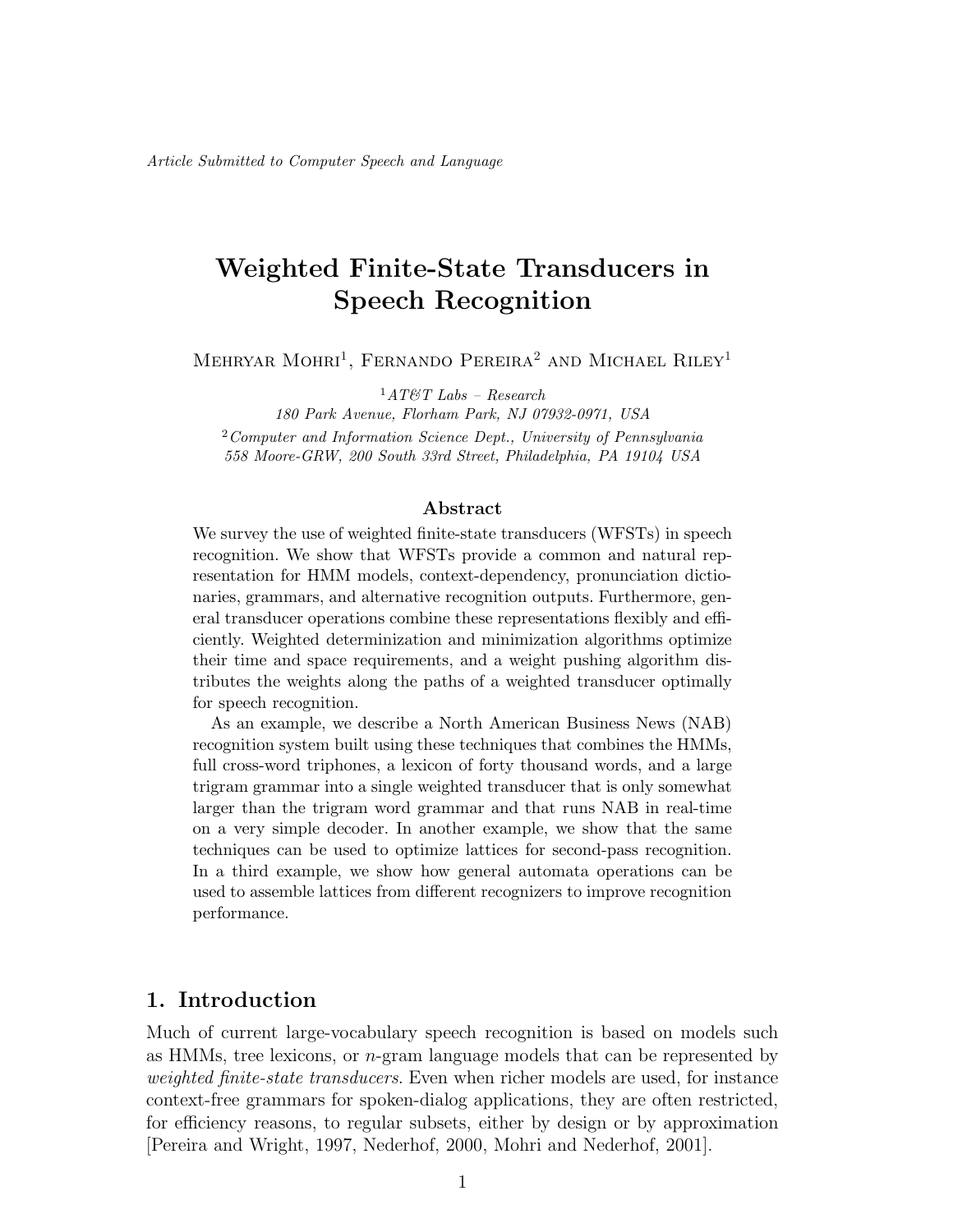A finite-state transducer is a finite automaton whose state transitions are labeled with both input and output symbols. Therefore, a path through the transducer encodes a mapping from an input symbol sequence to an output symbol sequence. A *weighted* transducer puts weights on transitions in addition to the input and output symbols. Weights may encode probabilities, durations, penalties, or any other quantity that accumulates along paths to compute the overall weight of mapping an input sequence to an output sequence. Weighted transducers are thus a natural choice to represent the probabilistic finite-state models prevalent in speech processing.

We present a survey of the recent work done on the use of weighted finitestate transducers (WFSTs) in speech recognition [Mohri et al., 2000, Pereira and Riley, 1997, Mohri, 1997, Mohri et al., 1996, Mohri and Riley, 1998, Mohri et al., 1998, Mohri and Riley, 1999]. We show that common methods for combining and optimizing probabilistic models in speech processing can be generalized and efficiently implemented by translation to mathematically well-defined operations on weighted transducers. Furthermore, new optimization opportunities arise from viewing all symbolic levels of ASR modeling as weighted transducers. Thus, weighted finite-state transducers define a common framework with shared algorithms for the representation and use of the models in speech recognition that has important algorithmic and software engineering benefits.

We start by introducing the main definitions and notation for weighted finitestate acceptors and transducers used in this work. We then present introductory speech-related examples and describe the most important weighted transducer operations relevant to speech applications. Finally, we give examples of the application of transducer representations and operations on transducers to largevocabulary speech recognition, with results that meet certain optimality criteria.

# 2. Weighted Finite-State Transducer Definitions and Algorithms

The definitions that follow are based on the general algebraic notion of *semiring* [Kuich and Salomaa, 1986]. The semiring abstraction permits the definition of automata representations and algorithms over a broad class of weight sets and algebraic operations.

A semiring K consists of a set  $\mathbb K$  equipped with an associative and commutative operation  $\oplus$  and an associative operation  $\otimes$ , with identities  $\overline{0}$  and  $\overline{1}$ , respectively, such that ⊗ distributes over  $\oplus$ , and  $\overline{0} \otimes a = a \otimes \overline{0} = \overline{0}$ . In other words, a semiring is similar to the more familiar ring algebraic structure (such as the ring of polynomials over the reals), except that the additive operation  $\oplus$ may not have an inverse. For example,  $(N, +, \cdot, 0, 1)$  is a semiring.

The weights used in speech recognition often represent probabilities; the corresponding semiring is then the *probability semiring* ( $\mathbb{R}, +, \cdot, 0, 1$ ). For numerical stability, implementations may replace probabilities with − log probabilities. The appropriate semiring is then the image by  $-\log$  of the semiring  $(\mathbb{R}, +, \cdot, 0, 1)$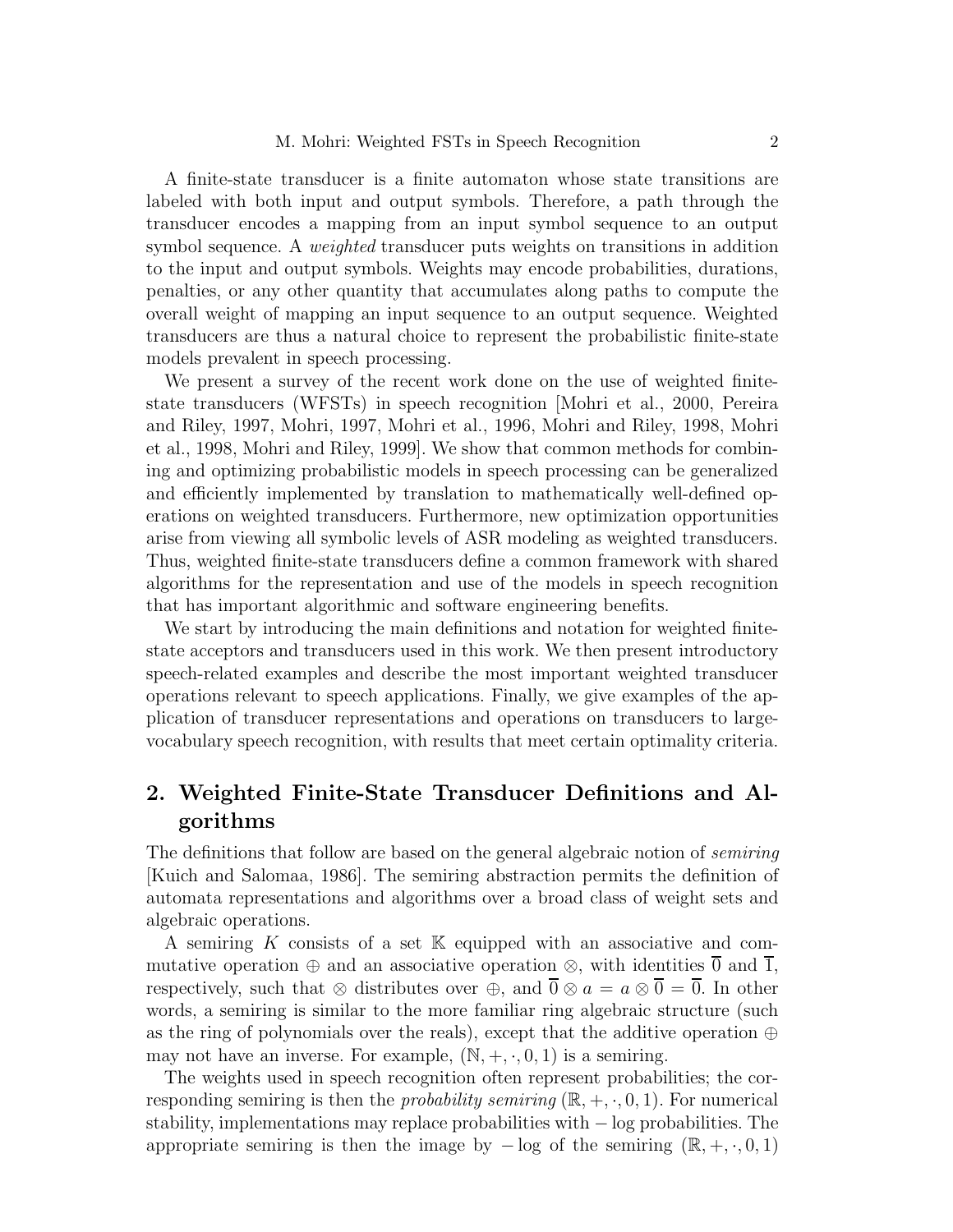and is called the log semiring. When using − log probabilities with a Viterbi (best path) approximation, the appropriate semiring is the tropical semiring  $(\mathbb{R}_{+} \cup {\infty}$ , min,  $+$ ,  $\infty$ , 0).

In the following definitions, we assume an arbitrary semiring  $(\mathbb{K}, \oplus, \otimes, \overline{0}, \overline{1})$ . We will give examples with different semirings to illustrate the variety of useful computations that can be carried out in this framework by a judicious choice of semiring.

#### 2.1. Weighted Acceptors

Models such as HMMs used in speech recognition are special cases of weighted finite-state acceptors (WFSAs). A WFSA  $A = (\Sigma, Q, E, i, F, \lambda, \rho)$  over the semiing K is given by an alphabet or label set  $\Sigma$ , a finite set of states  $Q$ , a finite set of transitions  $E \subseteq Q \times (\Sigma \cup \{\epsilon\}) \times \mathbb{K} \times Q$ , an initial state  $i \in Q$ , a set of final states  $F \subseteq Q$ , an *initial weight*  $\lambda$  and a final weight function  $\rho$ .

A transition  $t = (p[t], \ell[t], w[t], n[t]) \in E$  can be represented by an arc from the source or previous state  $p[t]$  to the destination or next state  $n[t]$ , with the label  $\ell[t]$  and weight w[t]. In speech recognition, the transition weight w[t] typically represents a probability or a − log probability.

A path in A is a sequence of consecutive transitions  $t_1 \cdots t_n$  with  $n[t_i] = p[t_{i+1}],$  $i = 1, \ldots, n-1$ . Transitions labeled with the *empty symbol*  $\epsilon$  consume no input. A successful path  $\pi = t_1 \cdots t_n$  is a path from the initial state i to a final state  $f \in F$ . The label of the path  $\pi$  is the result of the concatenation of the labels of its constituent transitions:

$$
\ell[\pi] = \ell[t_1] \cdots \ell[t_n]
$$

The weight associated to  $\pi$  is the ⊗-product of the initial weight, the weights of its constituent transitions and the final weight  $\rho(n[t_n])$  of the state reached by π:

$$
w[\pi] = \lambda \otimes w[t_1] \otimes \cdots \otimes w[t_n] \otimes \rho(n[t_n])
$$

A symbol sequence x is accepted by A if there exists a successful path  $\pi$  labeled with x:  $\ell[\pi] = x$ . The weight associated by A to the sequence x is then the  $\bigoplus$ sum of the weights of all the successful paths  $\pi$  labeled with x. Thus, a WFSA provides a mapping from symbol sequences to weights [Salomaa and Soittola, 1978, Berstel and Reutenauer, 1988, Kuich and Salomaa, 1986].

Figure 1 gives some simple, familiar examples of WFSAs as used in speech recognition. The automaton in Figure 1a is a toy finite-state *language model*. The legal word sequences are specified by the words along each complete path, and their probabilities by the product of the corresponding transition probabilities. The transducer in Figure 1b gives the possible pronunciations of one of the word data used in the language model. Each legal pronunciation is the sequence of phones along a complete path, and its probability is given by the product of the corresponding transition probabilities. Finally, the transducer in Figure 1c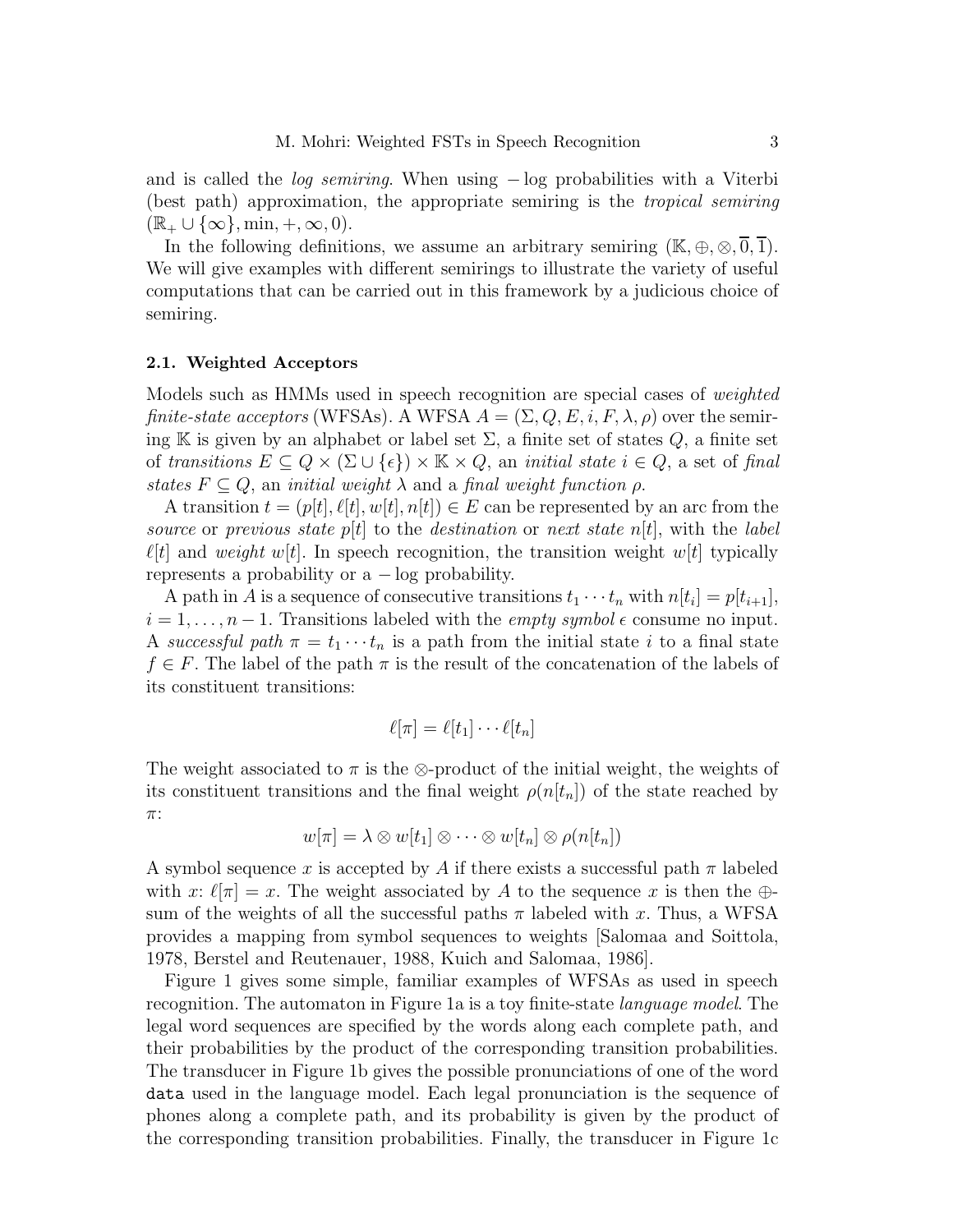#### M. Mohri: Weighted FSTs in Speech Recognition 4



Figure 1: Weighted finite-state acceptor examples. By convention, the states are represented by circles and marked with their unique number. An initial state is represented by a bold circle, final states by double circles. The label and weight of a transition  $t$  are marked on the corresponding directed arc by  $\ell[t]/w[t]$ . The final weight  $\rho(f)$  of a final state  $f \in F$  is marked by  $f/\rho(f)$  or just omitted when  $\rho(f) = \overline{1}$  as in these examples. In all the figures in this paper the initial weight is not marked because  $\lambda = \overline{1}$ .

encodes a typical left-to-right, three distribution-HMM structure for one phone, with the labels along a complete path specifying legal sequences of acoustic distributions for that phone.

#### 2.2. Weighted Transducers

Weighted finite-state transducers (WFSTs) generalize WFSAs by replacing the single transition label by a pair  $(i, o)$  of an input label i and an output label o. While a weighted acceptor associates symbol sequences and weights, a WFST associates pairs of symbol sequences and weights, that is, it represents a weighted binary relation between symbol sequences [Salomaa and Soittola, 1978, Berstel and Reutenauer, 1988, Kuich and Salomaa, 1986].<sup>∗</sup>

Formally, a WFST  $T = (\Sigma, \Omega, Q, E, i, F, \lambda, \rho)$  over the semiring K is given by an *input alphabet*  $\Sigma$ , an *output alphabet*  $\Omega$ , a finite set of states  $Q$ , a finite set of transitions  $E \subseteq Q \times (\Sigma \cup \{\epsilon\}) \times (\Omega \cup \{\epsilon\}) \times \mathbb{K} \times Q$ , an initial state  $i \in Q$ , a set of final states  $F \subseteq Q$ , an initial weight  $\lambda$  and a final weight function  $\rho$ .

A transition  $t = (p[t], \ell_i[t], \ell_o[t], w[t], n[t])$  can be represented by an arc from the source state  $p[t]$  to the destination state  $n[t]$ , with the input label  $\ell_i[t]$ , the *output label*  $\ell_o[t]$  and the *weight* w[t]. The definitions of path, path input label

<sup>∗</sup> In general, several paths may relate a given input sequence to possibly distinct output sequences.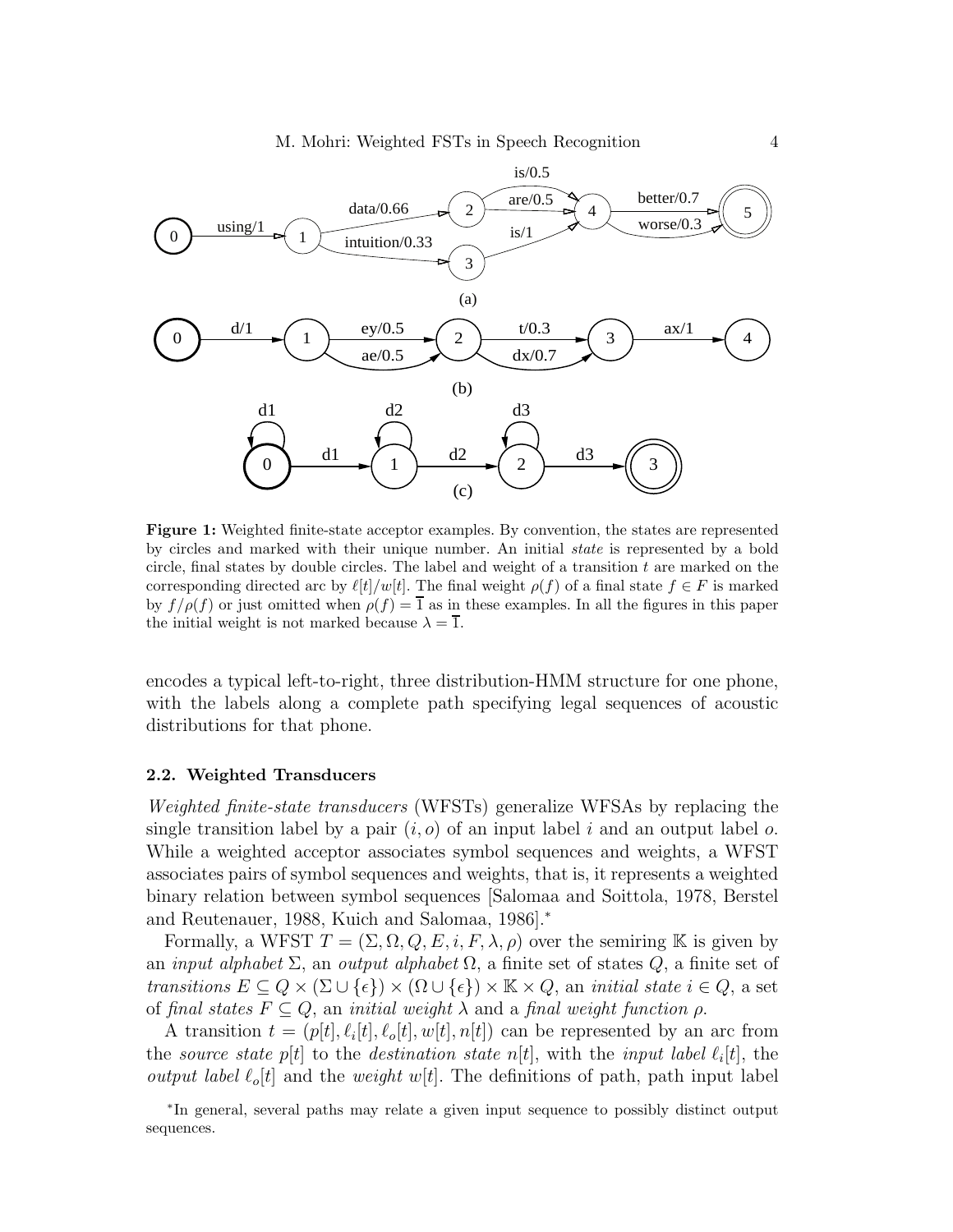#### M. Mohri: Weighted FSTs in Speech Recognition 5



Figure 2: Weighted finite-state transducer examples.

and path weight are those given earlier for acceptors. A path's output label is the concatenation of output labels of its transitions.

The examples in Figure 2 encode (a superset of) the information in the WFSAs of Figure 1a-b as WFSTs. Figure 2a represents the same language model as Figure 1a by giving each transition identical input and output labels. This adds no new information, but is a convenient way of interpreting any acceptor as a transducer that we will use often.

Figure 2b represents a toy pronunciation lexicon as a mapping from phone sequences to words in the lexicon, in this example data and dew, with probabilities representing the likelihoods of alternative pronunciations. Since a word pronunciation may be a sequence of several phones, the path corresponding to each pronunciation has  $\epsilon$ -output labels on all but the word-initial transition. This transducer has more information than the WFSA in Figure 1b. Since words are encoded by the output label, it is possible to combine the pronunciation transducers for more than one word without losing word identity. Similarly, HMM structures of the form given in Figure 1c can can be combined into a single transducer that preserves phone model identity while sharing distribution subsequences whenever possible.

#### 2.3. Weighted Transducer Algorithms

Speech recognition architectures commonly give the run-time decoder the task of combining and optimizing transducers such as those in Figure 1. The decoder finds word pronunciations in its lexicon and substitutes them into the grammar. Phonetic tree representations may be used to improve search efficiency at this point [Ortmanns et al., 1996]. The decoder then identifies the correct contextdependent models to use for each phone in context, and finally substitutes them to create an HMM-level transducer. The software that performs these opera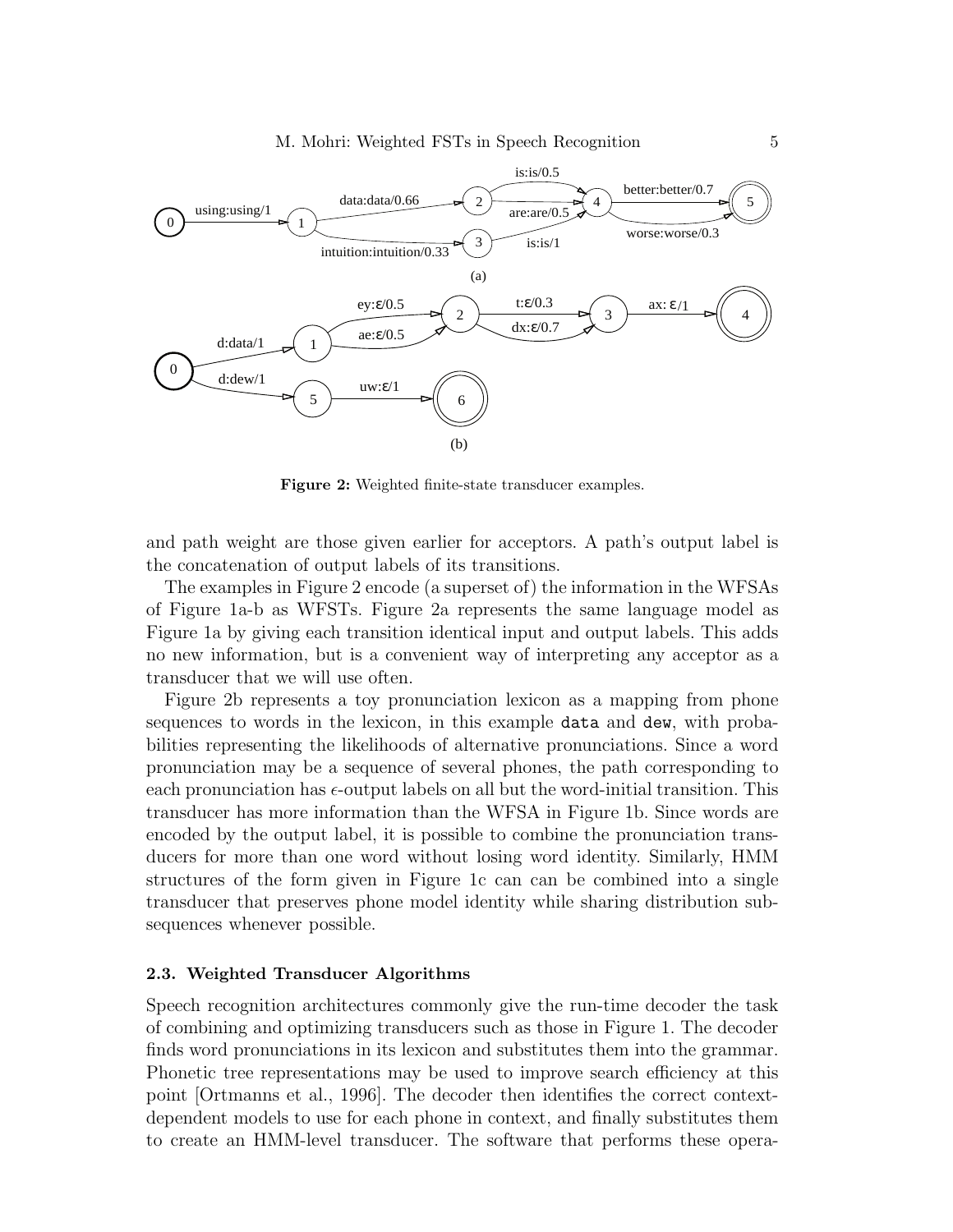tions is usually tied to particular model topologies. For example, the contextdependent models might have to be triphonic, the grammar might be restricted to trigrams, and the alternative pronunciations might have to be enumerated in the lexicon. Further, these transducer combinations and optimizations are applied in a pre-programmed order to a pre-specified number of levels.

Our approach, in contrast, uses a uniform transducer representation for  $n$ -gram grammars, pronunciation dictionaries, context-dependency specifications, HMM topology, word, phone or HMM segmentations, lattices and n-best output lists. We then rely on a common set of weighted transducer operations to combine, optimize, search and prune these automata [Mohri et al., 2000]. Each operation implements a single, well-defined function that has its foundations in the mathematical theory of rational power series [Salomaa and Soittola, 1978, Berstel and Reutenauer, 1988, Kuich and Salomaa, 1986]. Many of those operations are the weighted transducer generalizations of classical algorithms for unweighted acceptors. We have brought together those and a variety of auxiliary operations in a comprehensive weighted finite-state machine software library (FsmLib) available for non-commercial use from the AT&T Labs – Research Web site [Mohri et al., 1997].

Basic union, concatenation, and Kleene closure operations combine transducers in parallel, in series, and with arbitrary repetition, respectively. Other operations convert transducers to acceptors by projecting onto the input or output label set, find the best or the  $n$  best paths in a weighted transducer, remove unreachable states and transitions, and sort acyclic automata topologically. We refer the interested reader to the library documentation and an overview paper [Mohri et al., 2000] for further details on those operations. Here, we will focus on a few key operations that support the ASR applications described in later sections.

#### 2.3.1. Composition and Intersection

As previously noted, a transducer represents a binary relation between symbol sequences. The composition of two transducers represents their relational composition. In particular, the composition  $T = R \circ S$  of two transducers R and S has exactly one path mapping sequence  $u$  to sequence  $w$  for each pair of paths, the first in R mapping u to some sequence v and the second in S mapping v to w. The weight of a path in T is the ⊗-product of the weights of the corresponding paths in R and S [Salomaa and Soittola, 1978, Berstel and Reutenauer, 1988, Kuich and Salomaa, 1986].

Composition is the transducer operation for combining different levels of representation. For instance, a pronunciation lexicon can be composed with a wordlevel grammar to produce a phone-to-word transducer whose word sequences are restricted to the grammar. A variety of ASR transducer combination techniques, both context-independent and context-dependent, are conveniently and efficiently implemented with composition.

Our composition algorithm generalizes the classical state-pair construction for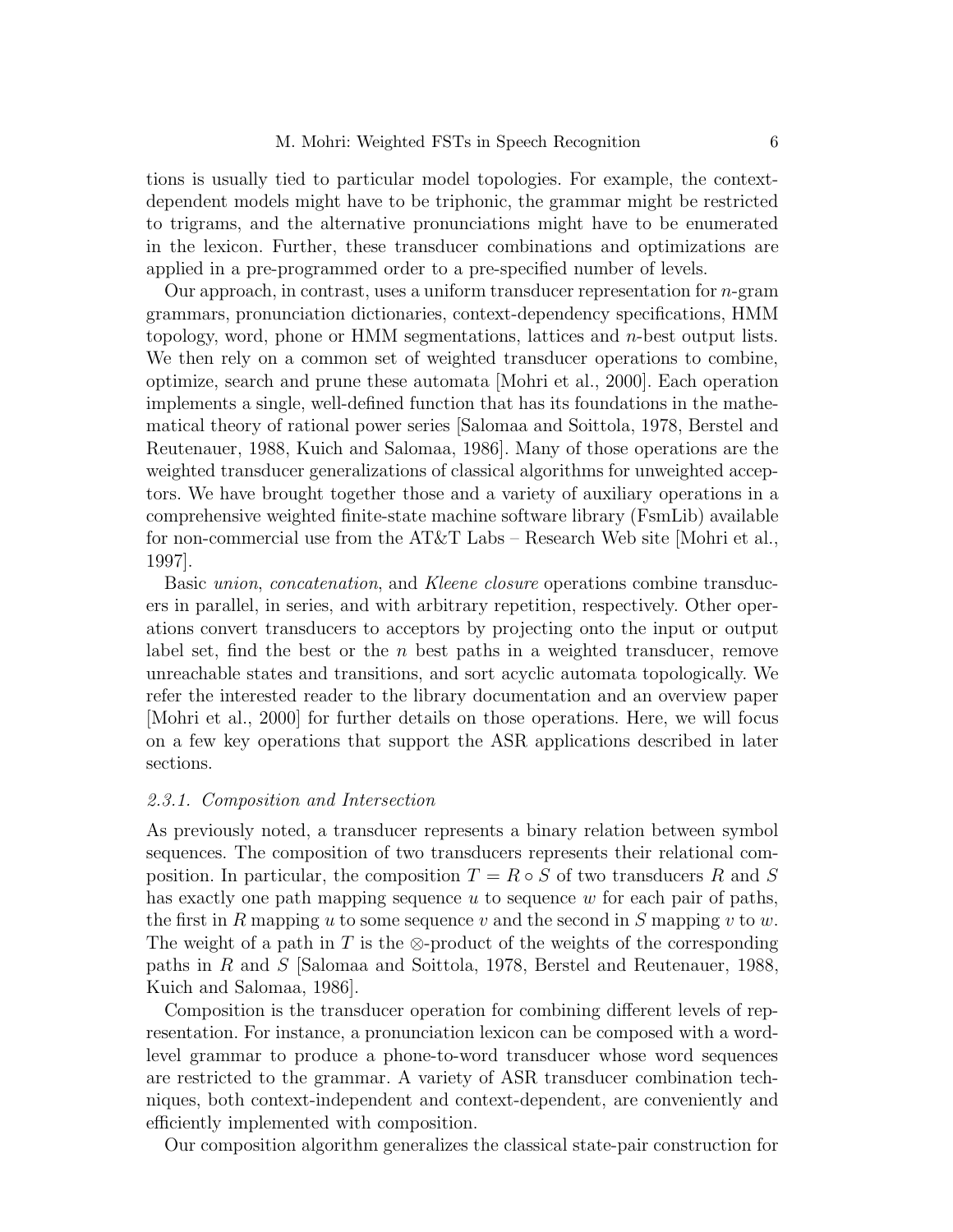

Figure 3: Example of transducer composition.

finite automata intersection [Hopcroft and Ullman, 1979] to weighted acceptors and transducers. The composition  $R \circ S$  of transducers R and S has pairs of an R state and an S state as states, and satisfies the following conditions: (1) its initial state is the pair of the initial states of  $R$  and  $S$ ; (2) its final states are pairs of a final state of R and a final state of S, and  $(3)$  there is a transition t from  $(r, s)$  to  $(r', s')$  for each pair of transitions  $t_R$  from r to r' and  $t_S$  from s to s' such that the output label of  $t$  matches the input label of  $t'$ . The transition  $t$  takes its input label from  $t_R$ , its output label from  $t_S$ , and its weight is the ⊗-product of the weights of  $t_R$  and  $t_S$  when the weights correspond to probabilities. Since this computation is  $local$ — it involves only the transitions leaving two states being paired — it can be given a *lazy* (or *on-demand*) implementation in which the composition is generated only as needed by other operations on the composed automaton. Transitions with  $\epsilon$  labels in R or S must be treated specially as discussed elsewhere [Mohri et al., 1996, 2000].

Figure 3 shows two simple transducers over the tropical semiring, Figure 3a and Figure 3b, and the result of their composition, Figure 3c. The weight of a path in the resulting transducer is the sum of the weights of the matching paths in R and S since in this semiring  $\otimes$  is defined as the usual addition (of log probabilities).

Since we represent weighted acceptors by weighted transducers in which the input and output labels of each transition are identical, the intersection of two weighted acceptors is just the composition of the corresponding transducers.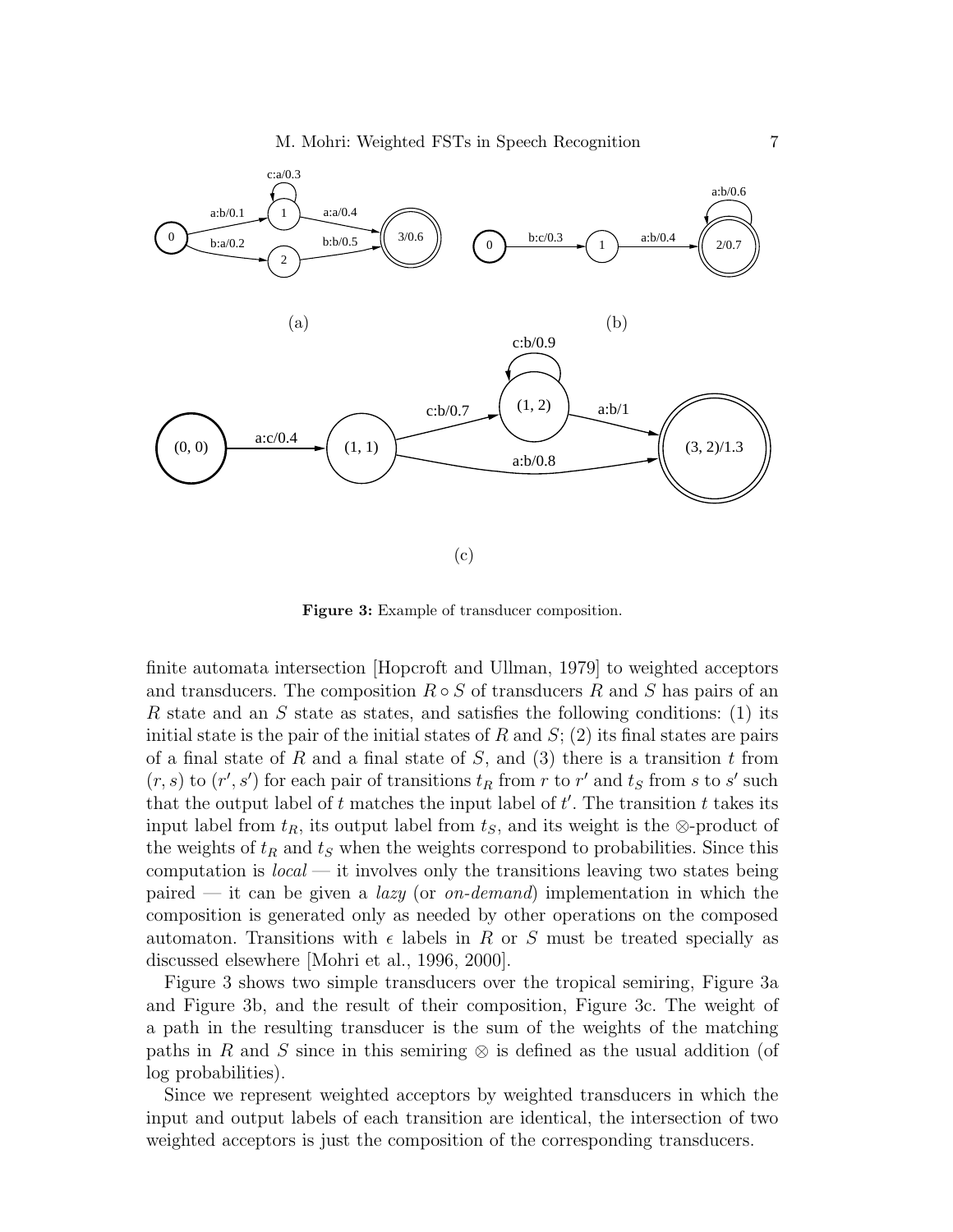

**Figure 4:** Non-deterministic weighted acceptor  $A_1$ .

#### 2.3.2. Determinization

A weighted transducer is deterministic or sequential if and only if each of its states has at most one transition with any given input label and there are no input epsilon labels. Figure 4 gives an example of a non-deterministic weighted acceptor: at state 0, for instance, there are several transitions with the same label a.

Weighted determinization, which generalizes the classical subset method for determinizing finite automata [Aho et al., 1986], applies to a weighted automaton and outputs an equivalent deterministic weighted automaton. Two weighted acceptors are equivalent if they associate the same weight to each input string; weights may be distributed differently along the paths of two equivalent acceptors. Two weighted transducers are equivalent if they associate the same output sequence and weights to each input sequence; the distribution of the weight or output labels along paths needn't be the same in the two transducers.

In contrast to the unweighted case, not all weighted automata can be determinized, as explained rigorously elsewhere [Mohri, 1997]. Fortunately, most weighted automata used in speech processing can be either determinized directly or easily made determinizable by simple transformations, as we shall discuss later. In particular, any acyclic weighted automaton can be determinized.

Our discussion and examples of determinization and, later, minimization will be illustrated with weighted acceptors. The more general weighted transducer case can be shown to be equivalent to this case by interpreting weight-output label pairs as new 'weights' combined by the appropriate semiring [Mohri, 1997]. Determinization and minimization of finite-state transducers can also be used to give an efficient and compact representation of a lexicon [Mohri, 1996].

The critical advantage of a deterministic automaton over equivalent nondeterministic ones is its irredundancy: it contains at most one path matching any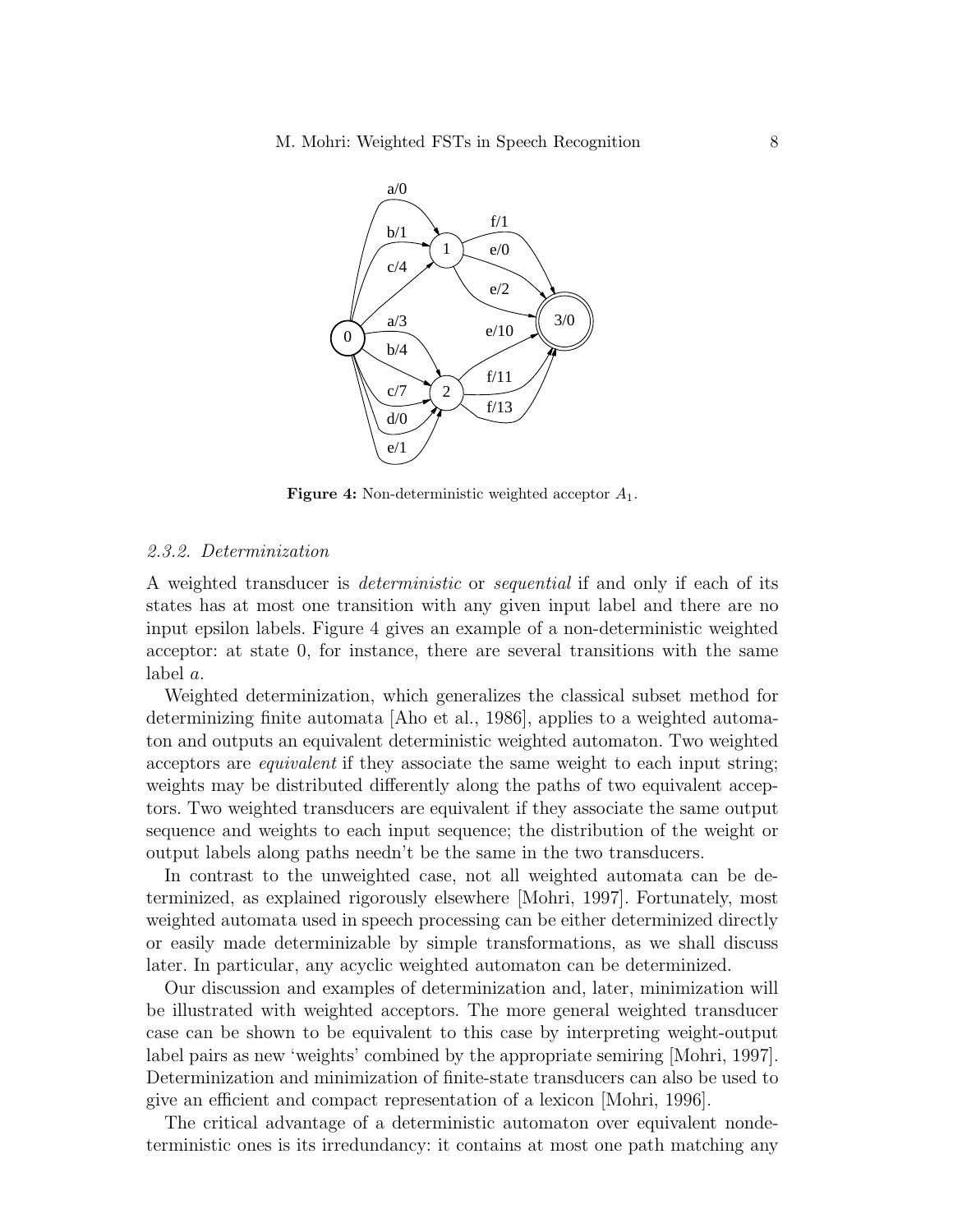

**Figure 5:** Equivalent weighted automaton  $A_2$  obtained by weighted determinization of  $A_1$ .

given input sequence, thereby reducing the time and space needed to process an input sequence.

To eliminate redundant paths, weighted determinization needs to calculate the combined weight of all the paths for a given input sequence, which will depend on the semiring used. We describe determinization in the case of the tropical semiring; this account carries over easily to other semirings.

Figure 5 shows the weighted determinization in the tropical semiring of automaton  $A_1$  from Figure 4. In general, the determinization of a weighted automaton is equivalent to the original, that is, it associates the same weight to each input string. For example, there are two paths corresponding to the input string ae in  $A_1$ , with weights  $\{0 + 0 = 0, 3 + 10 = 13\}$ . The minimum 0 is also the weight associated by  $A_2$  to the string ae.

In the classical subset construction for determinizing unweighted automata, all the states reachable by a given input from the initial state are placed in the same subset. In the weighted case, transitions with the same input label can have different weights, but only the minimum of those weights is needed and the leftover weights must be kept track of. Thus, the subsets in weighted determinization contain pairs  $(q, w)$  of a state q of the original automaton and a leftover weight w.

The initial subset is  $\{(i, 0)\}\)$ , where i is the initial state of the original automaton. For example, for automaton  $A_1$  the initial subset is  $\{(0,0)\}\)$ . Each new subset S is processed in turn. For each element a of the input alphabet  $\Sigma$  labeling at least one transition leaving a state of  $S$ , a new transition t leaving  $S$  is constructed in the result automaton. The input label of t is a and its weight is the minimum of the sums  $w + l$  where w is s's leftover weight and l is the weight of an a-transition leaving a state s in  $S$ . The destination state of t is the subset S' containing those pairs  $(q', w')$  in which  $q'$  is a state reached by a transition labeled with  $a$  from a state of  $S$  and  $w'$  is the appropriate leftover weight.

For example, state 0 in  $A_2$  corresponds to the initial subset  $\{(0,0)\}$  constructed by the algorithm. The  $A_2$  transition leaving 0 and labeled with a is obtained from the two transitions labeled with a leaving the state 0 in  $A_1$ : its weight is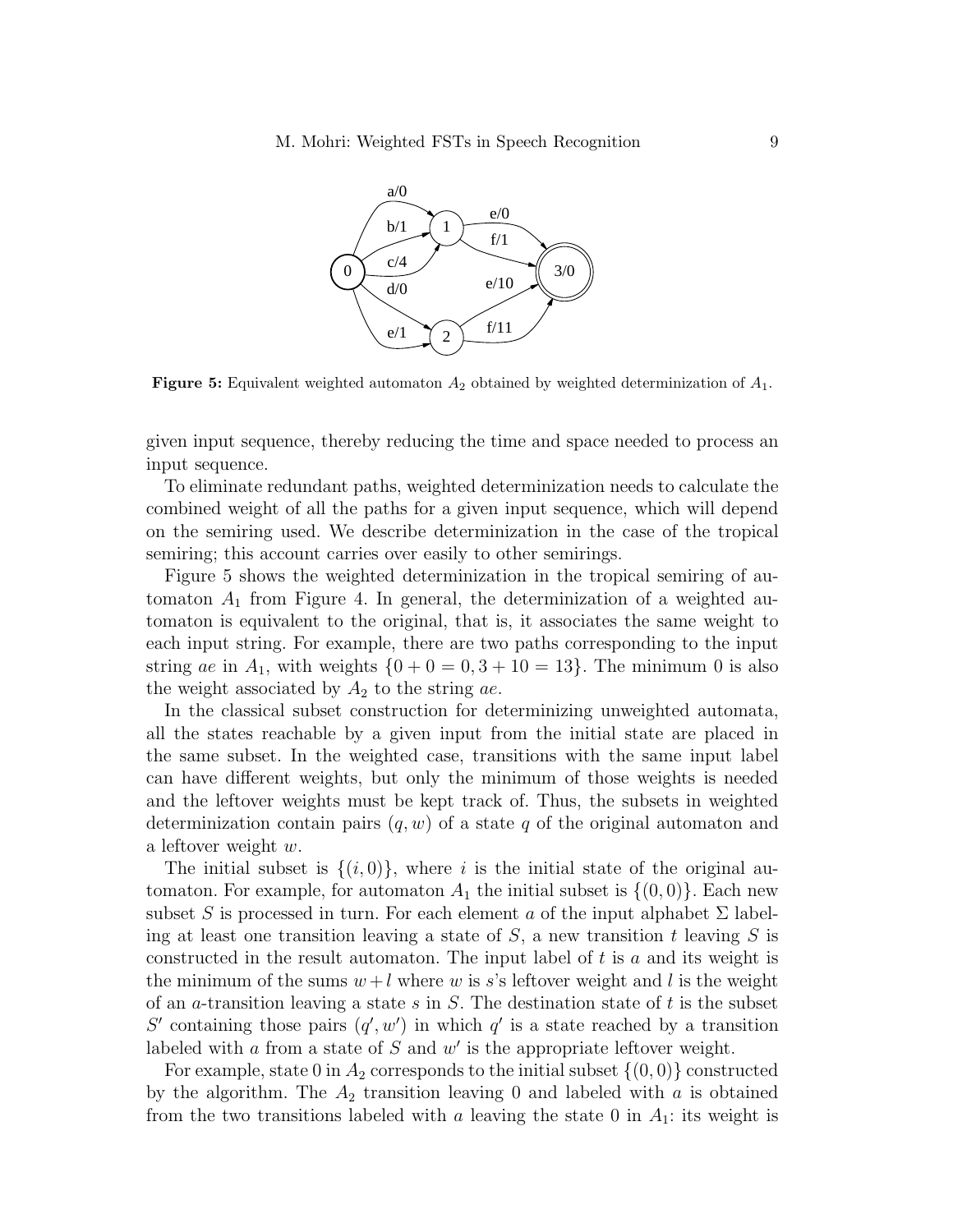

Figure 6: Equivalent weighted automaton  $B_2$  obtained by weight pushing from  $A_2$ .

the minimum of the weight of those two transitions, and its destination state is the subset  $S' = \{(1, 0 - 0 = 0), (2, 3 - 0 = 3)\}\$ , numbered 1 in  $A_2$ .

It is clear that the transitions leaving a given state in the determinization of an automaton can be computed from the subset for the state and the transitions leaving the states in the subset, as is the case for the classical non-deterministic finite automata (NFA) determinization algorithm. In other words, the weighted determinization algorithm is local like the composition algorithm, and can thus be given a lazy implementation.

#### 2.3.3. Minimization

Any deterministic automaton can be minimized using classical algorithms [Aho et al., 1974, Revuz, 1992]. In the same way, any deterministic weighted automaton A can be minimized using our minimization algorithm [Mohri, 1997].

The resulting weighted automaton  $B$  is equivalent to the automaton  $A$ , and has the least number of states and the least number of transitions among all deterministic weighted automata equivalent to A.

Weighted minimization is quite efficient, as efficient in fact as classical deterministic finite automata (DFA) minimization: linear in the acyclic case  $(O(m +$ n), and  $O(m \log n)$  in the general case, where n is the number of states and m the number of transitions

We can view the deterministic weighted automaton  $A_2$  as an unweighted automaton by interpreting each pair  $(a, w)$  of a label a and a weight w as a single label. We can then apply the standard DFA minimization algorithm to this automaton. But, since the pairs for different transitions are all distinct, classical minimization would have no effect on  $A_2$ .

The size of  $A_2$  can still be reduced by using true weighted minimization. This algorithm works in two steps: the first steps *pushes* weight among transitions,  $\dagger$ and the second applies the classical minimization algorithm to the result with each distinct label-weight pair viewed as a distinct symbol, as described above.

Pushing is a special case of reweighting. We describe reweighting in the case

†The weight pushing algorithm is described and analyzed in detail in [Mohri, 1998] and its applications to speech recognition are discussed in [Mohri and Riley, 2001a].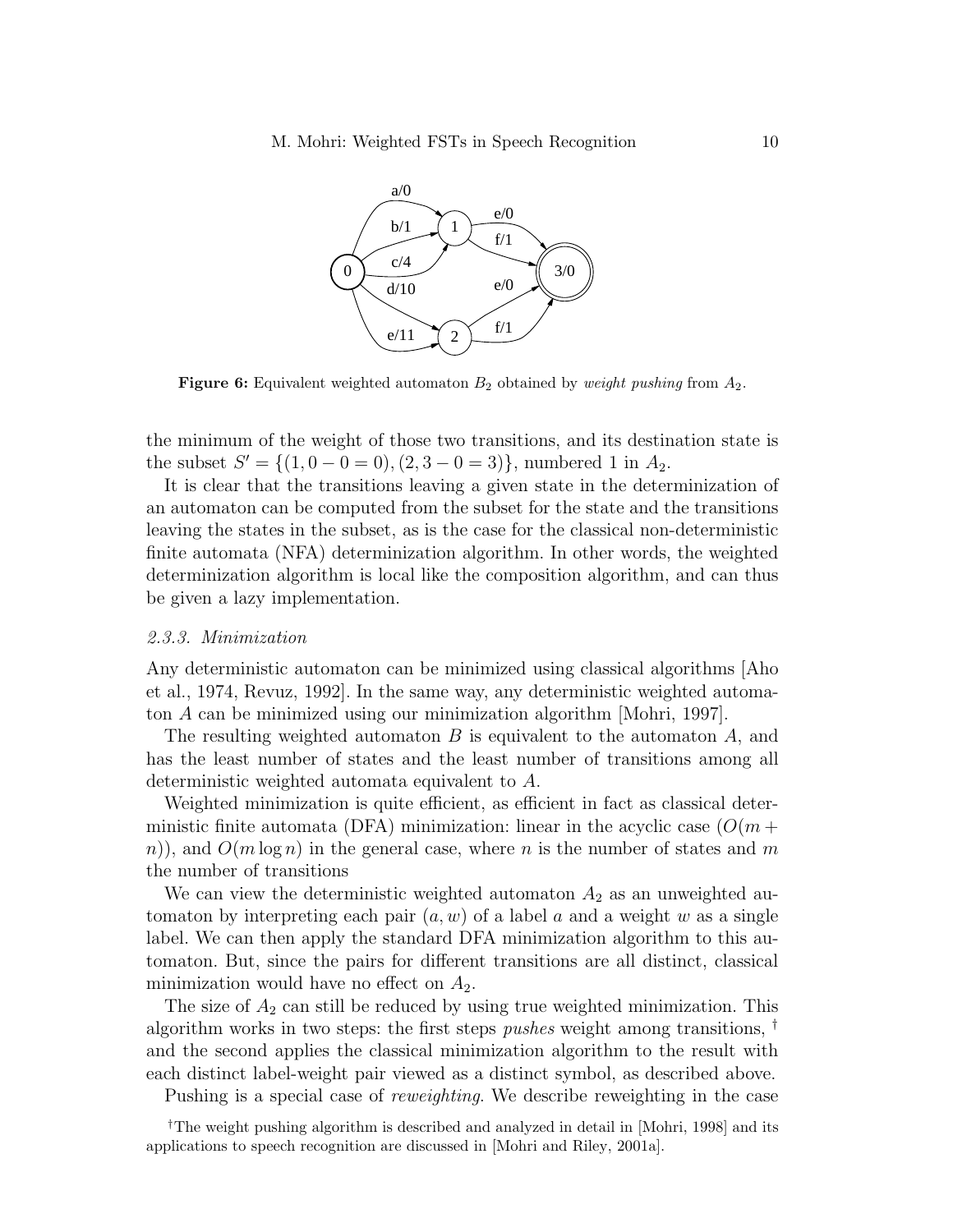

**Figure 7:** Equivalent weighted automaton  $A_3$  obtained by weighted minimization from  $A_2$ .

of the tropical semiring; similar definitions can be given for other semirings. A (non-trivial) weighted automaton can be reweighted in an infinite number of ways that produce equivalent automata. To see how, assume for convenience that the automaton A has a single final state  $f_A$ <sup> $\ddagger$ </sup> Let  $V: Q \to \mathbb{R}$  be an arbitrary potential function on states. Update each transition weight as follows:

$$
w[t] \leftarrow w[t] + (V(n[t]) - V(p[t]))
$$

and each final weight as follows:

$$
\rho(f_A) \leftarrow \rho(f_A) + (V(i_A) - V(f_A))
$$

It is easy to see that with this reweighting, each potential internal to any successful path from the initial state to the final state is added and then subtracted, making the overall change in path weight:

$$
(V(f_A) - V(i_A)) + (V(i_A) - V(f_A)) = 0
$$

Thus, reweighting does not affect the total weight of a successful path and the resulting automaton is equivalent to the original.

To push the weight in A towards the initial state as much as possible, a specific potential function is chosen, the one that assigns to each state the lowest path weight from that state to the final state. After pushing, the lowest cost path (excluding the final weight) from every state to the final state will thus be 0.

Figure 6 shows the result of pushing for the input  $A_2$ . Thanks to pushing, the size of the automaton can then be reduced using classical minimization. Figure 7 illustrates the result of the final step of the algorithm. No approximation or heuristic is used: the resulting automaton  $A_3$  is equivalent to  $A_2$ .

# 3. Weighted Finite-State Transducer Applications

We now describe several applications of weighted finite-state transducer algorithms to speech recognition.

‡Any automaton can be transformed into an equivalent automaton with a single final state by adding a super-final state, making all previously final states non-final, and adding an  $\epsilon$ transition from each of the previously final states f to the super-final state with weight  $\rho(f)$ .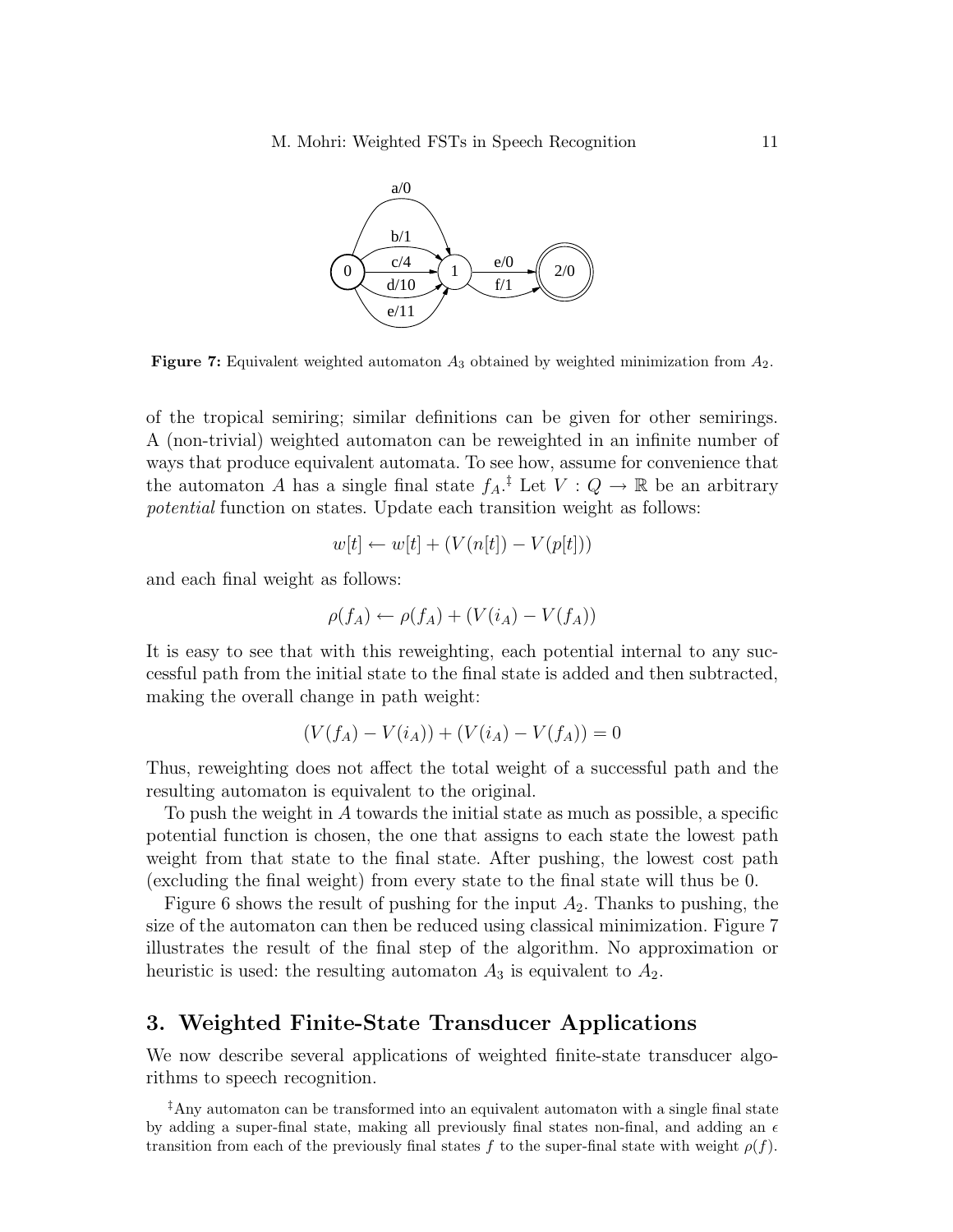

Figure 8: Context-dependent triphone transducer.

#### 3.1. Transducer Combination

Consider the pronunciation lexicon in Figure 2b. Suppose we form the union of this transducer with the pronunciation transducers for the remaining words in the grammar G of Figure 2a and then take its Kleene closure by connecting an  $\epsilon$ -transition from each final state to the initial state. The resulting pronunciation lexicon L would pair any sequence of words from that vocabulary to their corresponding pronunciations. Thus,

 $L \circ G$ 

gives a transducer that maps from phones to word sequences restricted to G.

We used composition here to implement a context-independent substitution. However, a major advantage of transducers in speech recognition is that they generalize naturally the notion of context-independent substitution of a label to the context-dependent case. The transducer of Figure 8 does not correspond to a simple substitution, since it describes the mapping from context-independent phones to context-dependent triphonic models, denoted by *phone/left context right context*. Just two hypothetical phones x and y are shown for simplicity. Each state encodes the knowledge of the previous and next phones. State labels in the figure are pairs  $(a, b)$  of the past a and the future b, with  $\epsilon$  representing the start or end of a phone sequence and ∗ an unspecified future. For instance, it is easy to see that the phone sequence xyx is mapped by the transducer to  $x/\epsilon \, y \, y/x \, x \, x/y \, \epsilon$ via the unique state sequence  $(\epsilon, \ast)(x, y)(y, x)(x, \epsilon)$ . More generally, when there are  $n$  context-independent phones, this triphonic construction gives a transducer with  $O(n^2)$  states and  $O(n^3)$  transitions. A tetraphonic construction would give a transducer with  $O(n^3)$  states and  $O(n^4)$  transitions. In real applications, contextdependency transducers will benefit significantly from determinization and mini-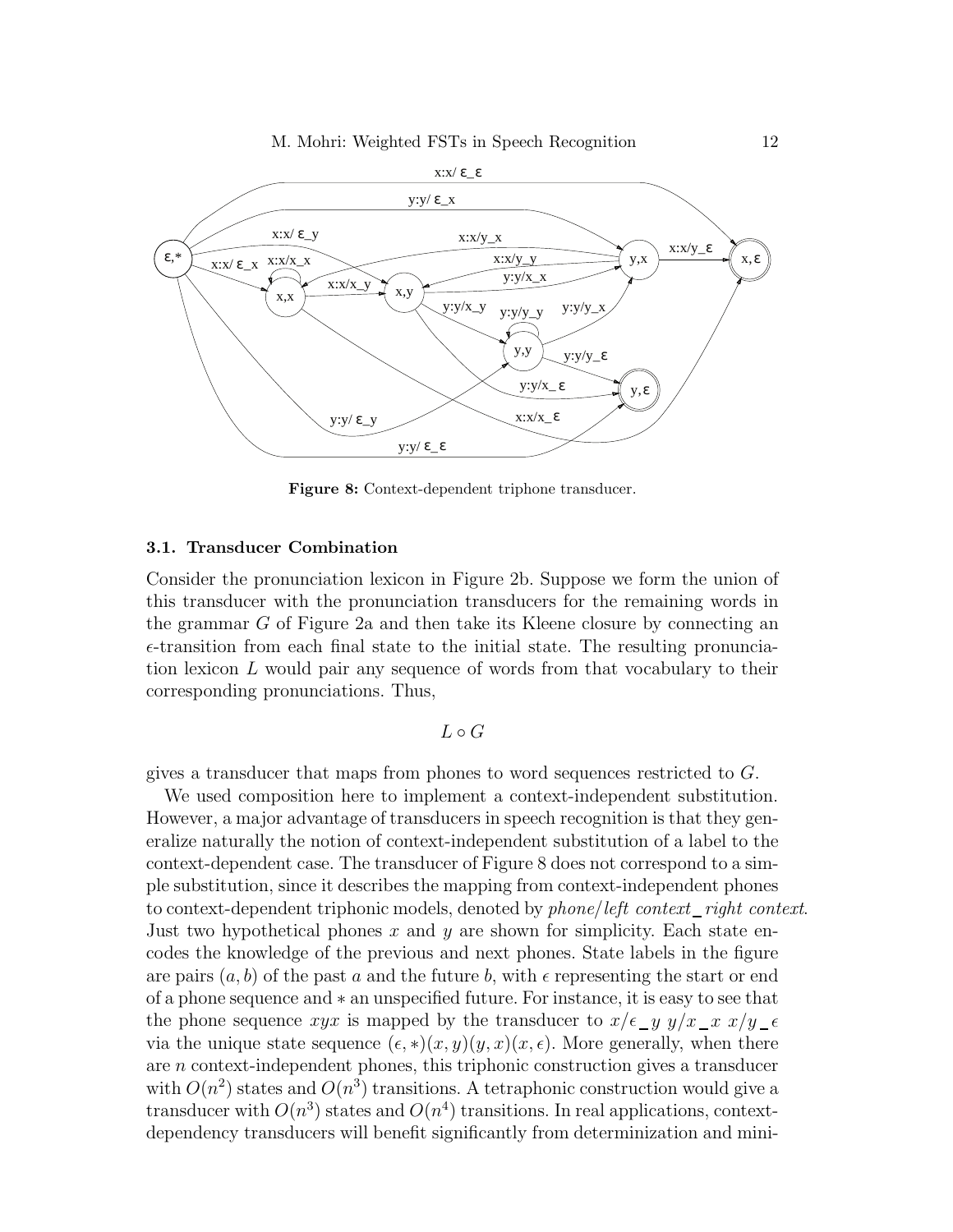

Figure 9: Context-dependent composition examples.

mization since many  $n$ -phones share the same HMM model due to the clustering of contexts used to alleviate data sparseness.

The following simple example shows the use of this context-dependency transducer. A context-independent string can be represented by the obvious singlepath acceptor as in Figure 9a. This can then be composed with the contextdependency transducer in Figure 8.§ The result is the transducer in Figure 9b, which has a single path labeled with the context-independent labels on the input side and the corresponding context-dependent labels on the output side.

The context-dependency transducer can be composed with more complex transducers than the trivial one in Figure 9a. For example, composing the context-dependency transducer with the transducer in Figure 9c results in the transducer in Figure 9d. By definition of relational composition, this must correctly replace the context-independent units with the appropriate context-dependent units on all of its paths. Therefore, composition provides a convenient and general mechanism for applying context-dependency to ASR transducers.

§Before composition, we promote the acceptor in Figure 9a to the corresponding transducer with identical input and output labels.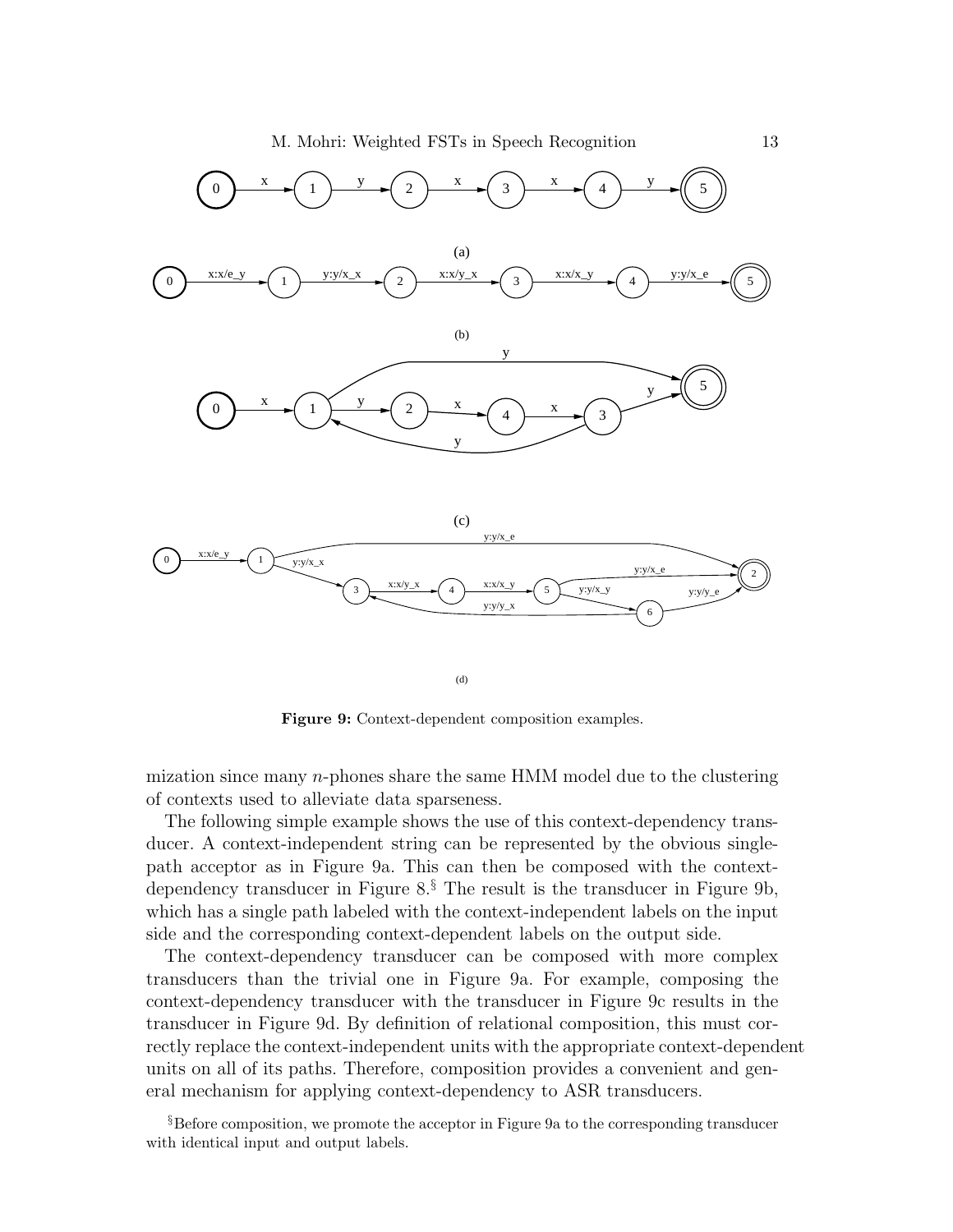If we let C represent a context-dependency transducer from context-dependent phones to context-independent phones, then

$$
C\circ L\circ G
$$

gives a transducer that maps from context-dependent phones to word sequences restricted to the grammar  $G$ . Note that  $C$  is the inverse of a transducer such as in Figure 8; that is the input and output labels have been exchanged on all transitions. For notational convenience, we adopt this form of the contextdependency transducer when we use it in recognition cascades.

As we did for the pronunciation lexicon, we can represent the HMM set as  $H$ , the closure of the union of the individual HMMs (see Figure 1c). Note that we do not explicitly represent the HMM-state self-loops in  $H$ . Instead, we simulate those in the run-time decoder. With  $H$  in hand,

$$
H \circ C \circ L \circ G
$$

gives a transducer that maps from distributions to word sequences restricted to G.

We thus can use composition to combine all levels of our ASR transducers into an integrated transducer in a convenient, efficient and general manner. When these automata are statically provided, we can apply the optimizations discussed in the next section to reduce decoding time and space requirements. If the transducer needs to be modified dynamically, for example by adding the results of a database lookup to the lexicon and grammar in an extended dialogue, we adopt a hybrid approach that optimizes the fixed parts of the transducer and uses lazy composition to combine them with the dynamic portions during recognition [Mohri and Pereira, 1998].

#### 3.2. Transducer Standardization

To optimize an integrated transducer, we use three additional steps; (a) determinization, (b) minimization, and (c) factoring.

#### 3.2.1. Determinization

We use weighted transducer determinization at each step of the composition of each pair of transducers. The main purpose of determinization is to eliminate redundant paths in the composed transducer, thereby substantially reducing recognition time. In addition, its use in intermediate steps of the construction also helps to improve the efficiency of composition and to reduce transducer size.

In general, the transducer  $L \circ G$  from phone sequences to words is not determinizable. This is clear in the presence of homophones. But, even without homophones,  $L \circ G$  may not be determinizable because the first word of the output sequence might not be known before the entire input phone sequence is scanned. Such unbounded output delays make  $L \circ G$  non-determinizable.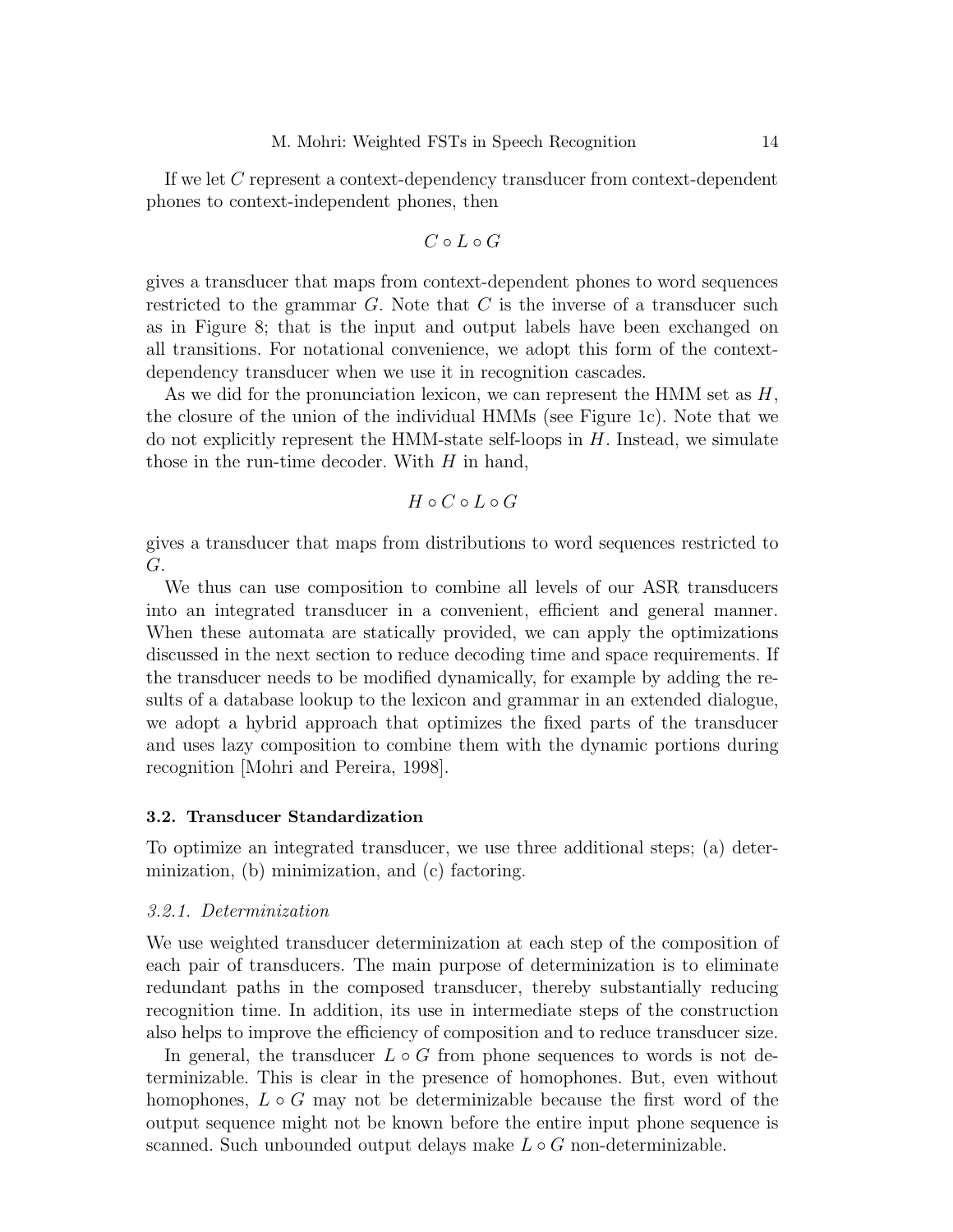To make it possible to determinize  $L \circ G$ , we introduce an auxiliary phone symbol, denoted  $\#_0$ , marking the end of the phonetic transcription of each word. Other auxiliary symbols  $\#_1 \ldots \#_{k-1}$  are used when necessary to distinguish homophones, as in the following example:

$$
\begin{array}{cccc}\nr & \text{eh} & d & \#_0 & \text{read} \\
r & \text{eh} & d & \#_1 & \text{red}\n\end{array}
$$

At most P auxiliary phones are needed, where  $P$  is the maximum degree of homophony. The pronunciation dictionary transducer with these auxiliary symbols added is denoted by  $L$ .

For consistency, the context-dependency transducer C must also accept all paths containing these new symbols. For further determinizations at the contextdependent phone level and distribution level, each auxiliary phone must be mapped to a distinct context-dependent-level symbol. Thus, self-loops are added at each state of C mapping each auxiliary phone to a new auxiliary contextdependent phone. The augmented context-dependency transducer is denoted by  $C$ .

Similarly, each auxiliary context-dependent phone must be mapped to a new distinct distribution name.  $P$  self-loops are added at the initial state of  $H$  with auxiliary distribution name input labels and auxiliary context-dependent phone output labels to allow for this mapping. The modified HMM model is denoted by  $H$ .

It is straightforward to see that the addition of auxiliary symbols guarantees the determinizability of the transducer obtained after each composition, allowing the application of weighted transducer determinization at several stages in our construction.

First,  $\tilde{L}$  is composed with G and determinized, yielding  $det(\tilde{L} \circ G)$ . If The benefit of this determinization is the reduction of the number of alternative transitions at each state to at most the number of distinct phones at that state, while the original transducer may have as many as  $V$  outgoing transitions at some states where V is the vocabulary size. For large tasks in which the vocabulary has  $10^5$ to 10<sup>6</sup> words, the advantages of this optimization are clear.

The context-dependency transducer might not be deterministic with respect to the context-independent phone labels. For example, the transducer shown in figure 8 is not deterministic since the initial state has several outgoing transitions with the same input label  $x$  or  $y$ . To build a small and efficient integrated transducer, it is important to first determinize the inverse of  $\tilde{C}$ .

 $\P$ An *n*-gram language model G is often constructed as a deterministic weighted automaton with back-off states – in this context, the symbol  $\epsilon$  is treated as a regular symbol for the definition of determinism. If this does not hold, G is first determinized [Mohri, 1997].

Triphonic or more generally n-phonic context-dependency models can be built directly with a deterministic inverse [Riley et al., 1997]. They can also be computed by compilation of context-dependent rules corresponding to each n-phonic context into finite-state transducers [Kaplan and Kay, 1994, Karttunen, 1995, Mohri and Sproat, 1996].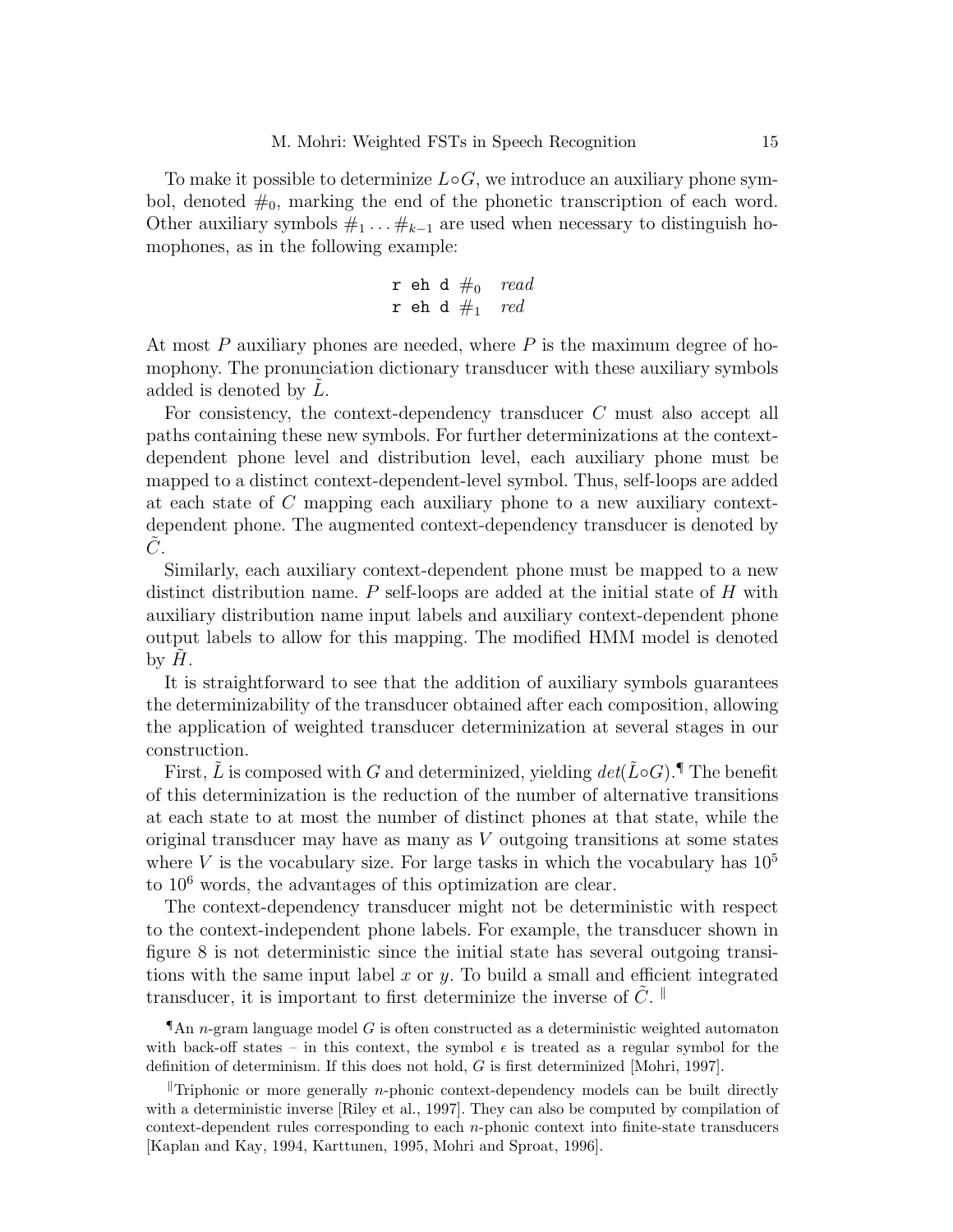$\tilde{C}$  is then composed with the resulting transducer and determinized. Similarly,  $H$  is composed with the context-dependent transducer and determinized. This last determinization increases sharing among HMM models that start with the same distributions. At each state of the resulting integrated transducer, there is at most one outgoing transition labeled with any given distribution name, reducing recognition time even more.

In a final step, we use the erasing operation  $\pi_{\epsilon}$  that replaced the auxiliary distribution symbols by  $\epsilon$ 's. The complete sequence of operations is summarized by the following construction formula:

$$
N = \pi_{\epsilon}(\det(\tilde{H} \circ \det(\tilde{C} \circ \det(\tilde{L} \circ G))))
$$

where parentheses indicate the order in which the operations are performed. The result N is an integrated recognition transducer that can be constructed even in very large-vocabulary tasks and leads to a substantial reduction in recognition time, as the experimental results below will show.

#### 3.2.2. Minimization

Once we have determinized the integrated transducer, we can reduce it further by minimization. The auxiliary symbols are left in place, the minimization algorithm is applied, and then the auxiliary symbols are removed:

$$
N = \pi_{\epsilon}(min(det(\tilde{H} \circ det(\tilde{C} \circ det(\tilde{L} \circ G))))))
$$

Weighted minimization can be used in different semirings. Both minimization in the tropical semiring and minimization in the log semiring can be used in this context. It is not hard to prove that the results of these two minimizations have exactly the same number of states and transitions and only differ in how weight is distributed along paths. The difference in weights arises from differences in the definition of the key pushing operation for different semirings.

Weight pushing in the log semiring has a very large beneficial impact on the pruning efficacy of a standard Viterbi beam search. In contrast, weight pushing in the tropical semiring, which is based on lowest weights between paths described earlier, produces a transducer that may slow down beam-pruned Viterbi decoding many fold.

To push weights in the log semiring instead of the tropical semiring, the potential function is the − log of the total probability of paths from the each state to the (super-)final state rather than the lowest weight from the state to the (super- )final state. In other words, the transducer is pushed in terms of probabilities along all future paths from a given state rather than the highest probability over the single best path. By using − log probability pushing, we preserve a desirable property of the language model, namely that the weights of the transitions leaving each state be normalized as in a probabilistic automaton [Carlyle and Paz, 1971]. We have observed that probability pushing makes pruning more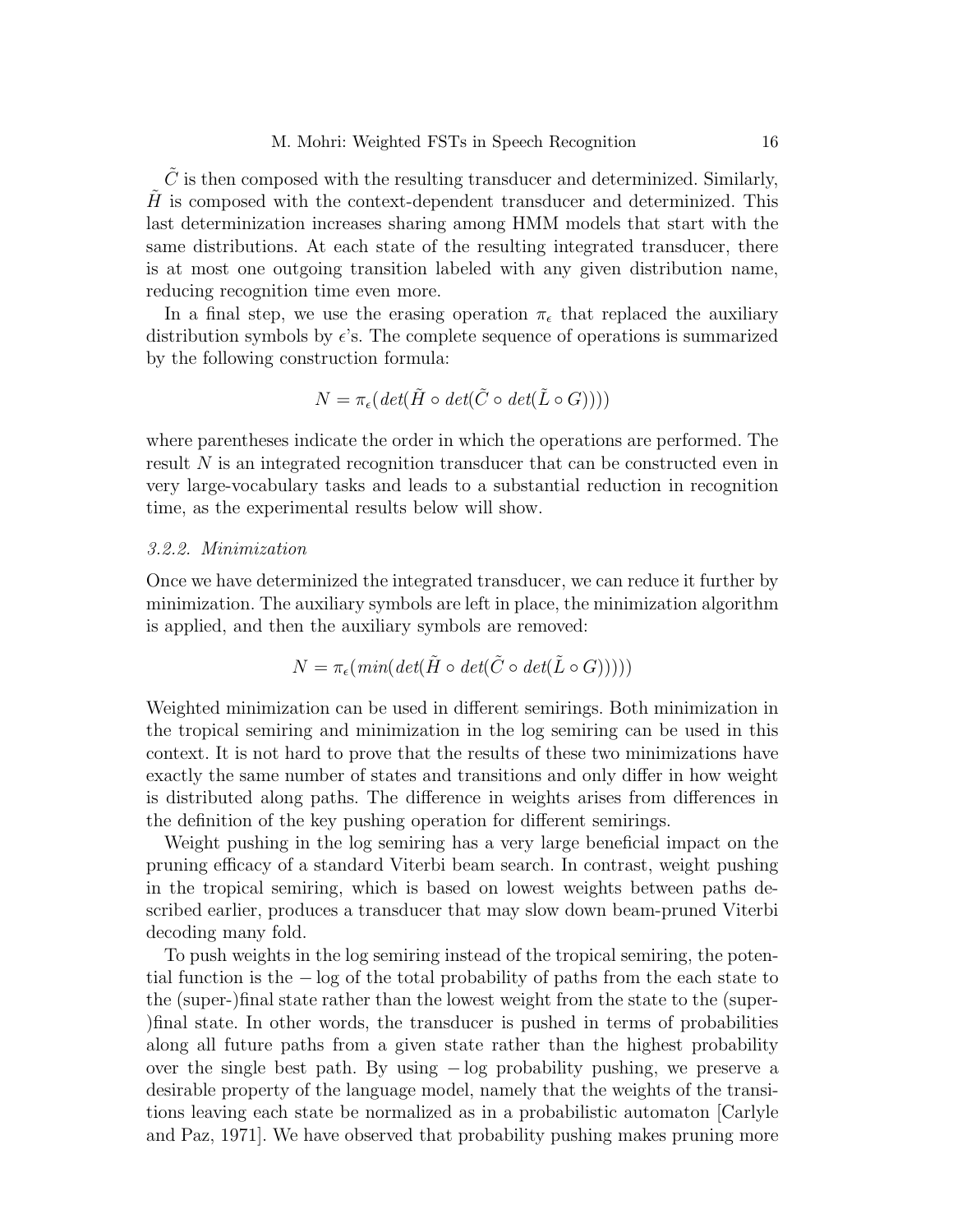#### M. Mohri: Weighted FSTs in Speech Recognition 17

effective [Mohri and Riley, 2001a], and conjecture that this is because the acoustic likelihoods and the transducer probabilities are now synchronized to obtain the optimal likelihood ratio test for deciding whether to prune. We further conjecture that this reweighting is the best possible for pruning. A proof of these conjectures will require a careful mathematical analysis of pruning.

One step that has not been described yet is how to compute the reweighting potential function. If the lowest cost path potential function is used, classical single-source shortest path algorithms can be employed [Cormen et al., 1992]. However, adopting the sum of probability mass potential function required significant extensions of the classical algorithms, which are of independent interest [Mohri, 1998].

We have thus *standardized* the integrated transducer in our construction – it is the unique deterministic, minimal transducer for which the weights for all transitions leaving any state sum to 1 in probability, up to state relabeling. If one accepts that these are desirable properties of an integrated decoding transducer, then our methods obtain the *optimal* solution among all integrated transducers.

#### 3.2.3. Factoring

For efficiency reasons, our decoder has a separate representation for variablelength left-to-right HMMs, which we will call the HMM specification. The integrated transducer of the previous section does not take good advantage of this since, having combined the HMMs into the recognition transducer proper, the HMM specification consists of trivial one-state HMMs. However, by suitably factoring the integrated transducer, we can again take good advantage of this feature.

A path whose states other than the first and last have at most one outgoing and one incoming transition is called a chain. The integrated recognition transducer just described may contain many chains after the composition with  $H$ , and after determinization. As mentioned before, we do not explicitly represent the HMMstate self-loops but simulate them in the run-time decoder. The set of all chains in N is denoted by  $Chain(N)$ .

The input labels of N name one-state HMMs. We can replace the input of each length-n chain in N by a single label naming an n-state HMM. The same label is used for all chains with the same input sequence. The result of that replacement is a more compact transducer denoted by  $F$ . The factoring operation on  $N$  leads to the following decomposition:

$$
N = H' \circ F
$$

where  $H'$  is a transducer mapping variable-length left-to-right HMM state distribution names to  $n$ -state HMMs. Since  $H'$  can be separately represented in the decoder's HMM specification, the actual recognition transducer is just F.

Chain inputs are in fact replaced by a single label only when this helps to reduce the size of the transducer. This can be measured by defining the *gain* of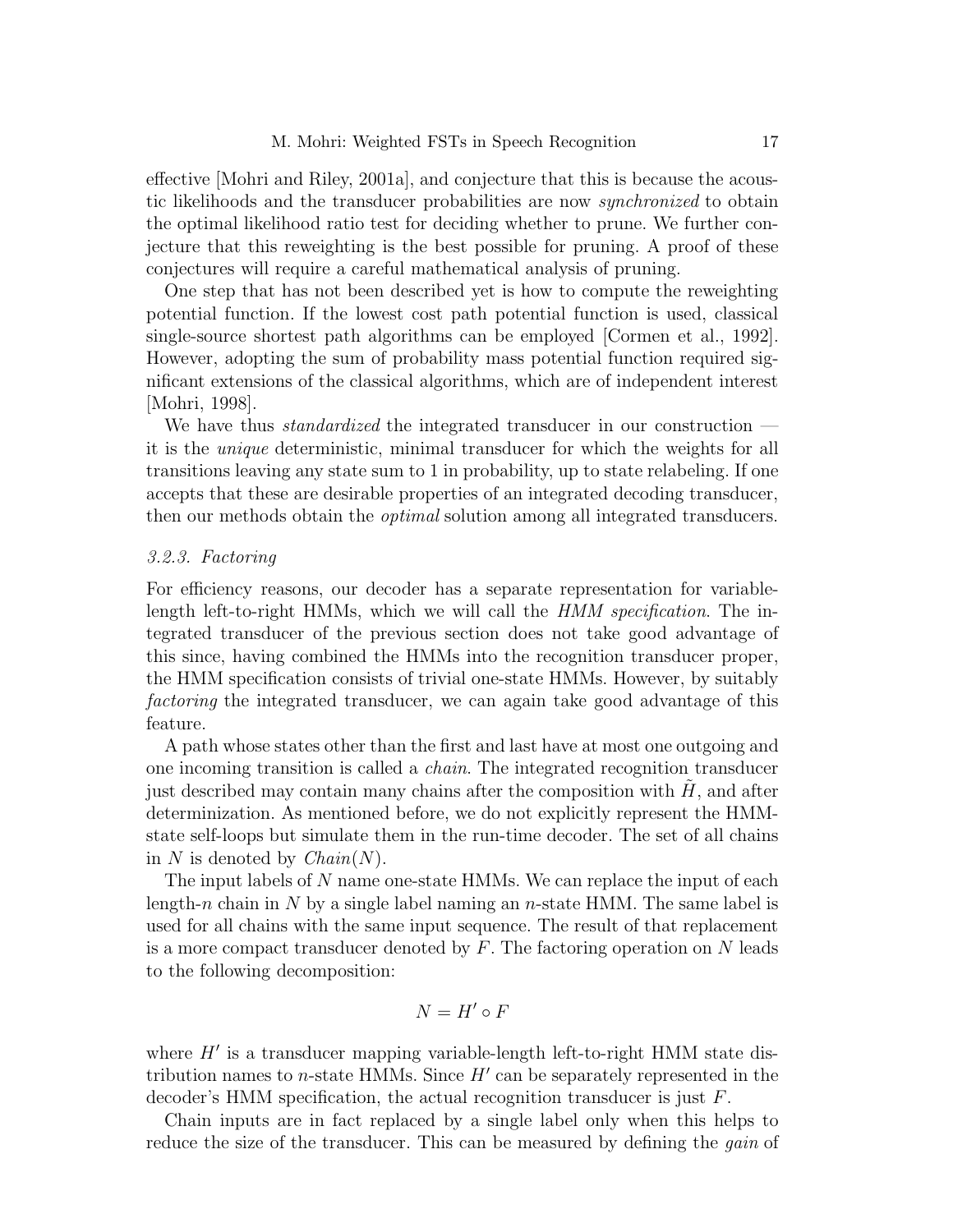the replacement of an input sequence  $\sigma$  of a chain by:

$$
G(\sigma) = \sum_{\pi \in Chain(N), i[\pi] = \sigma} |\sigma| - |o[\pi]| - 1
$$

where  $|\sigma|$  denotes the length of the sequence  $\sigma$ ,  $i|\pi|$  the input label and  $o|\pi|$  the output label of a path  $\pi$ . The replacement of a sequence  $\sigma$  helps reduce the size of the transducer if  $G(\sigma) > 0$ .

Our implementation of the factoring algorithm allows one to specify the maximum number r of replacements done (the r chains with the highest gain are replaced), as well as the maximum length of the chains that are factored.

Factoring does not affect recognition time. It can however significantly reduce the size of the recognition transducer. We believe that even better factoring methods may be found in the future.

#### 3.2.4. Experimental Results – First-Pass Transducers

We applied the techniques outlined in the previous sections to build an integrated, optimized recognition transducer for a 40, 000-word vocabulary North American Business News (NAB) task.<sup>\*\*</sup> The following models were used:

- Acoustic model of 7,208 distinct HMM states, each with an emission mixture distribution of up to twelve Gaussians.
- Triphonic context-dependency transducer C with  $1,525$  states and  $80,225$ transitions.
- 40,000-word pronunciation dictionary  $L$  with an average of 1.056 pronunciations per word and an out-of-vocabulary rate of 2.3% on the NAB Eval '95 test set.
- Trigram language model G with 3,926,010 transitions built by Katz's backoff method with frequency cutoffs of 2 for bigrams and 4 for trigrams. It was shrunk with an epsilon of 40 using the method of Seymore and Rosenfeld [1996], which retained all the unigrams, 22.3% of the bigrams and 19.1% of the trigrams. The perplexity on the NAB Eval '95 test set was 164.4 (142.1 before shrinking).

We applied the transducer optimization steps as described in the previous section except that we applied the minimization and weight pushing after factoring the transducer. Table 1 gives the size of the intermediate and final transducers.

Observe that the factored transducer  $min(F)$  has only about 40% more transitions than  $G$ . The HMM specification  $H'$  consists of 430,676 HMMs with an average of 7.2 states per HMM. It occupies only about 10% of the memory of

<sup>∗∗</sup>Our speech recognition decoder library will soon be made available for non-commercial use. It will include among other utilities the construction and optimization of the recognition transducer described in the previous section and will be accessible from the AT&T Labs – Research Web site [Mohri and Riley, 2001b].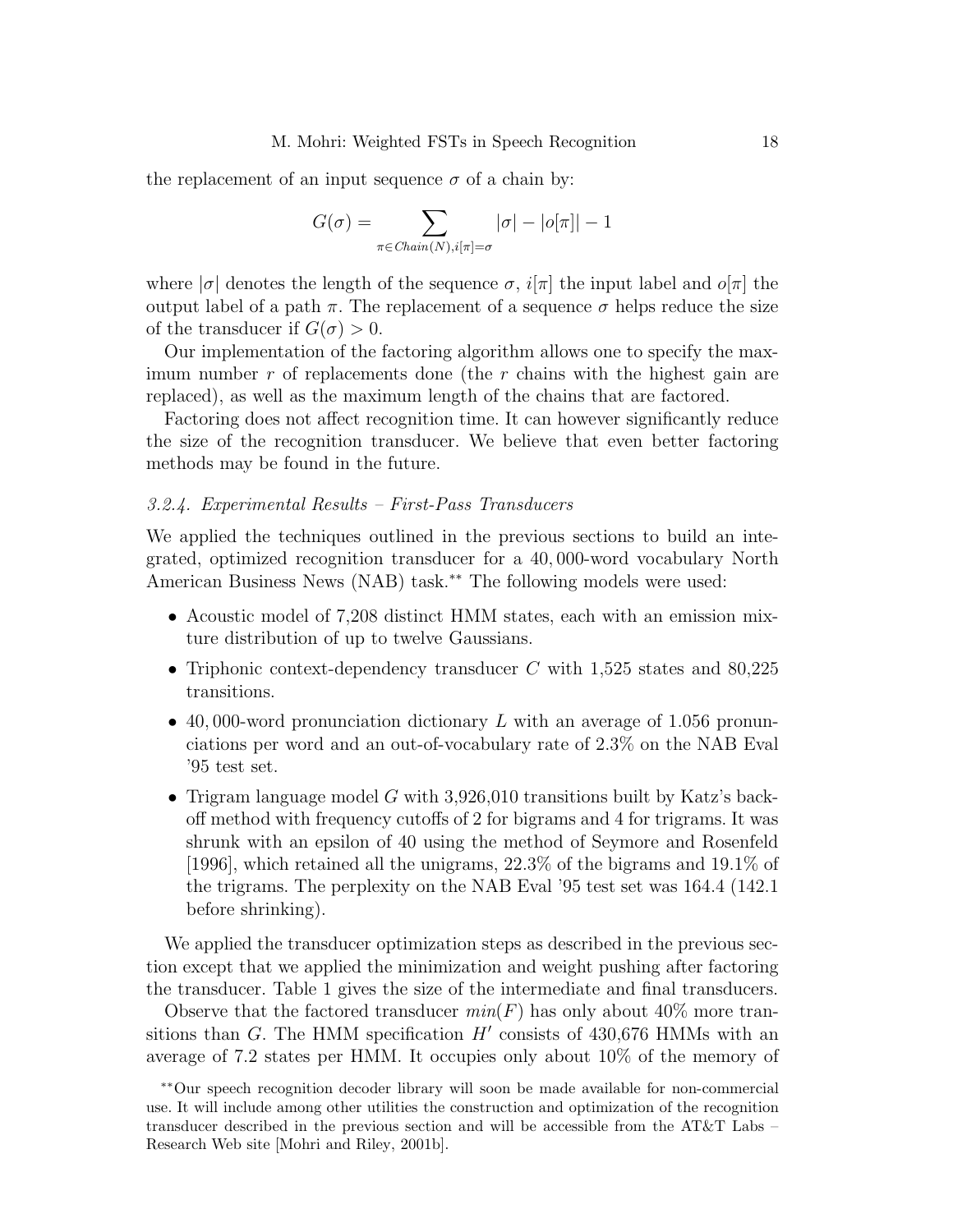$min(F)$  in the decoder (due to the compact representation possible from its specialized topology). Thus, the overall memory reduction from factoring is substantial.

| transducer                       | states     | transitions |  |
|----------------------------------|------------|-------------|--|
| G                                | 1,339,664  | 3,926,010   |  |
| $L \circ G$                      | 8,606,729  | 11,406,721  |  |
| $det(L \circ G)$                 | 7,082,404  | 9,836,629   |  |
| $C \circ det(L \circ G)$         | 7,273,035  | 10,201,269  |  |
| $det(H \circ C \circ L \circ G)$ | 18,317,359 | 21,237,992  |  |
| F                                | 3,188,274  | 6,108,907   |  |
| min(F)                           | 2,616,948  | 5,497,952   |  |

Table 1: Size of the first-pass recognition transducers in the NAB 40, 000-word vocabulary task.

| transducer                       | $\times$ real-time |
|----------------------------------|--------------------|
| $C \circ L \circ G$              | 12.5               |
| $C \circ det(L \circ G)$         | 12                 |
| $det(H \circ C \circ L \circ G)$ | 1.0                |
| min(F)                           |                    |

Table 2: Recognition speed of the first-pass transducers in the NAB 40,000-word vocabulary task at 83% word accuracy

We used these transducers in a simple, general-purpose, one-pass Viterbi decoder applied to the DARPA NAB Eval '95 test set. Table 3.2.4 shows the recognition speed on a Compaq Alpha 21264 processor for the various optimizations, where the word accuracy has been fixed at 83.0%. We see that the fully-optimized recognition transducer,  $min(F)$ , substantially speeds up recognition.

To obtain improved accuracy, we can widen the decoder beam <sup>††</sup> and/or use better models in the first pass. In particular, since the offline construction of the recognition transducer used here required approximately an order of magnitude more runtime memory than the size of resulting machine, we performed our initial experiments using a significant shrink of the LM. We are currently experimenting with much less shrunken NAB LMs having acquired more memory and improved the memory usage of our construction.

Alternatively, we can use a two-pass system to obtain improved accuracy, as described in the next section.

<sup>††</sup>These models have an asymptotic wide-beam accuracy of 85.3%.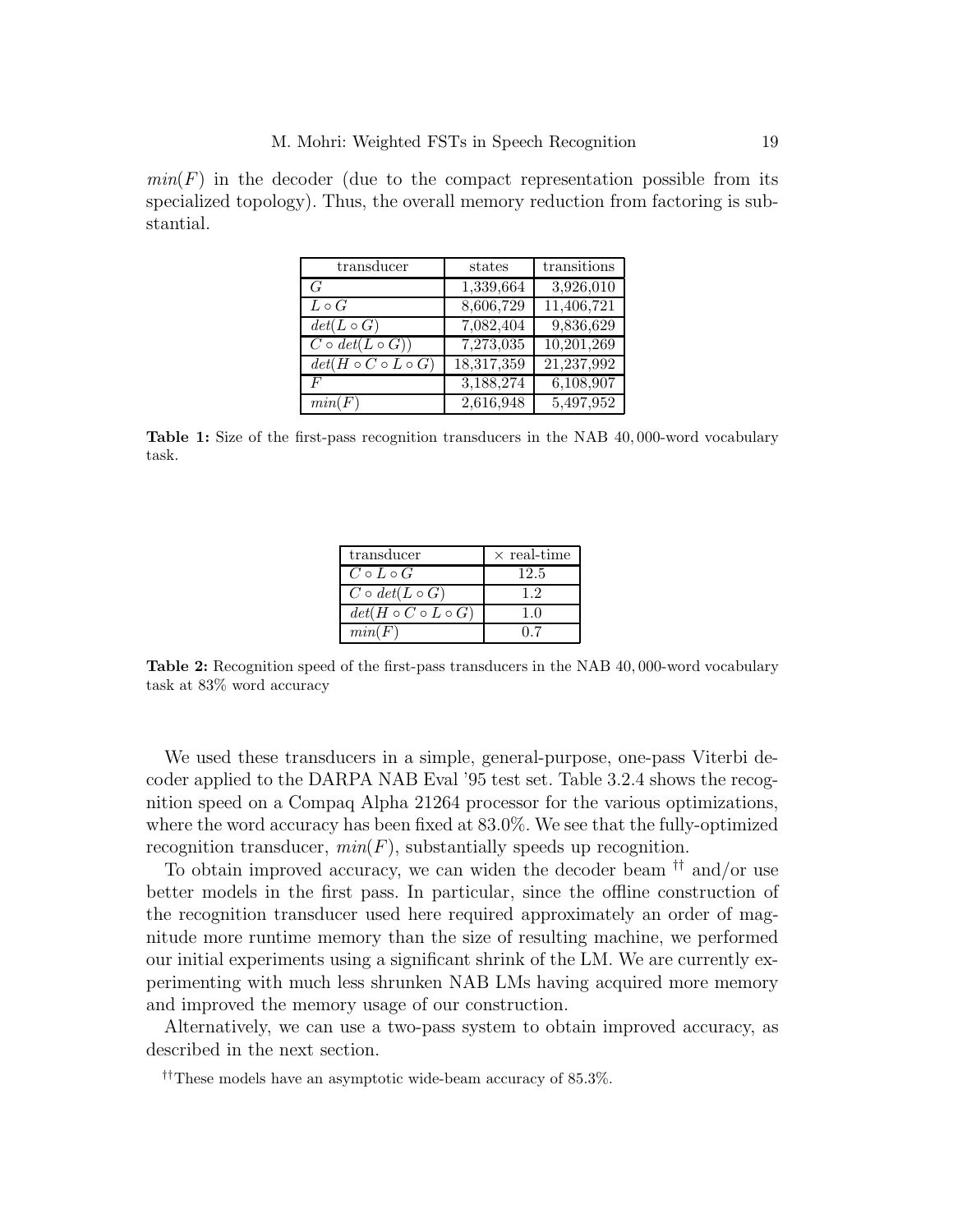#### 3.2.5. Experimental Results – Rescoring Transducers

We have applied the optimization techniques to lattice rescoring for a 160,000word vocabulary NAB task. The following models were used to build lattices in a first pass:

- Acoustic model of 5,520 distinct HMM states, each with an emission mixture distribution of up to four Gaussians.
- Triphonic context-dependency transducer C with 1,525 states and 80,225 transitions.
- 160, 000-word pronunciation dictionary L with an average of 1.056 pronunciations per word and an out-of-vocabulary rate of 0.8% on the NAB Eval '95 test set.
- Bigram language model G with 1,238,010 transitions built by Katz's backoff method with frequency cutoffs of 2 for bigrams. It was shrunk with an epsilon of 160 using the method of Seymore and Rosenfeld [1996], which retained all the unigrams and 13.9% of the bigrams. The perplexity on the NAB Eval '95 test set was 309.9.

We used an efficient approximate lattice generation method [Ljolje et al., 1999] to generate word lattices. These word lattices were then used as the 'grammar' in a second rescoring pass. The following models were used in the second pass:

- Acoustic model of 7,208 distinct HMM states, each with an emission mixture distribution of up to twelve Gaussians. The model was adapted to each speaker using a single full-matrix MLLR transform [Leggetter and Woodland, 1995].
- Triphonic context-dependency transducer C with  $1,525$  states and  $80,225$ transitions.
- 160, 000-word stochastic, TIMIT-trained, multiple-pronunciation lexicon  $L$ [Riley et al., 1999].
- 6-gram language model G with  $40,383,635$  transitions built by Katz's backoff method with frequency cutoffs of 1 for bigrams and trigrams, 2 for 4-grams, and 3 for 5-grams and 6-grams. It was shrunk with an epsilon of 5 using the method of Seymore and Rosenfeld, which retained all the unigrams,  $34.6\%$  of the bigrams,  $13.6\%$  of the trigrams,  $19.5\%$  of the 4grams, 23.1% of the 5-grams, and 11.73% of the 6-grams. The perplexity on the NAB Eval '95 test set was 156.83.

We applied the transducer optimization steps described in the previous section but only to the level of  $L \circ G$  (where G is each lattice). Table 3 shows the speed of second-pass recognition on a Compaq Alpha 21264 processor for these optimizations when the word accuracy is fixed at 88.0% on the DARPA Eval '95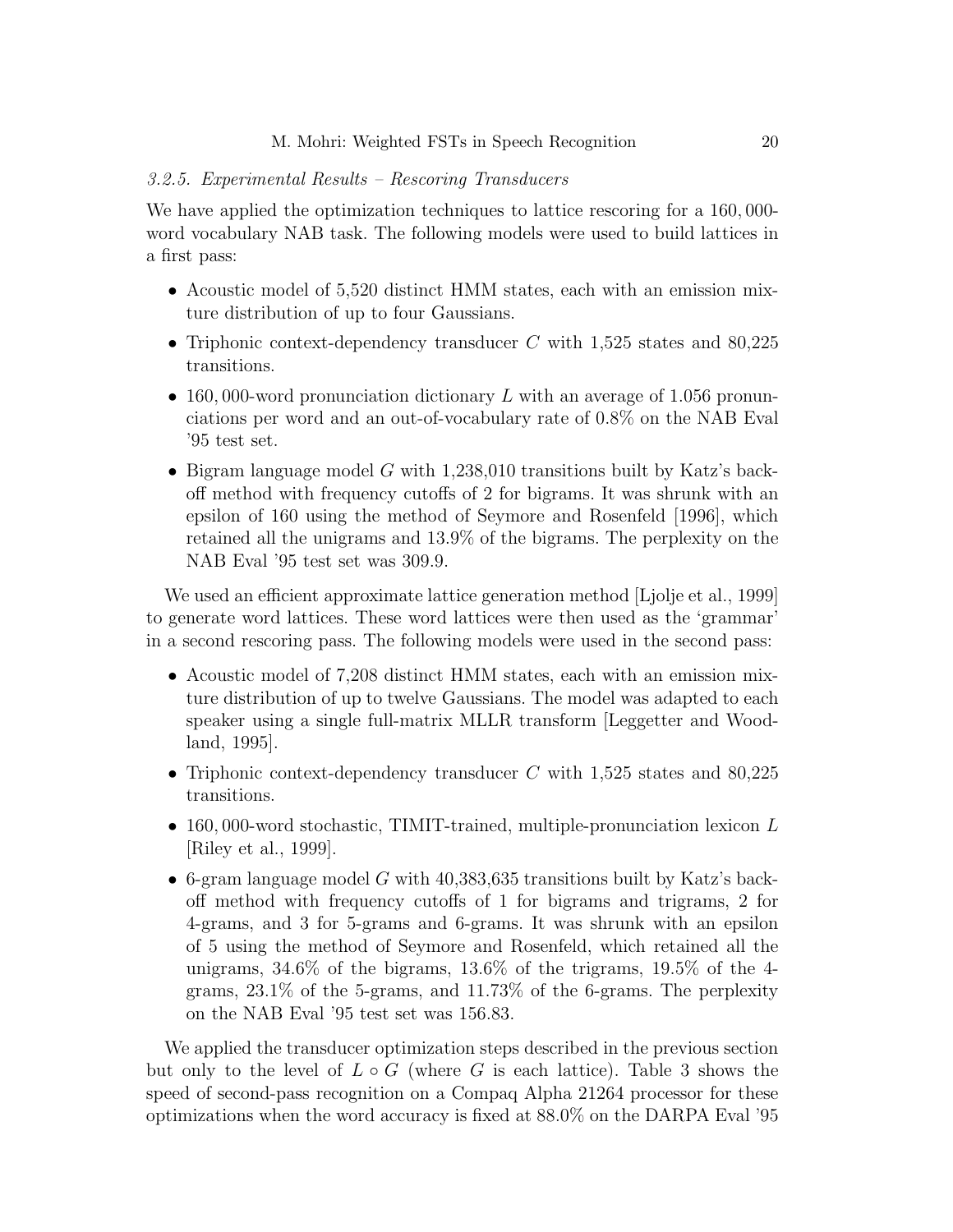test set.<sup>#‡</sup> We see that the optimized recognition transducers again substantially speed up recognition. The median number of lattice states and arcs was reduced by  $\sim$  50% by the optimizations.

| transducer                          | x real-time |
|-------------------------------------|-------------|
| $C \circ L \circ G$                 | 18          |
| $\overline{C} \circ det(L \circ G)$ | .13         |
| $C \circ min(det(L \circ G))$       |             |

Table 3: Recognition speed of the second-pass transducers in the NAB 160, 000-word vocabulary task at 88% word accuracy

#### 3.3. Recognizer Combination

It is known that combining the output of different recognizers can improve recognition accuracy [Fiscus, 1997]. We achieve this simply by adding together the negative log probability estimates  $-\log P_n(s, x)$  for sentence hypothesis s and utterance  $x$  from each of the  $n$  recognizer lattices and then select the lowest cost path in this combination. This can be implemented by taking the finitestate intersection of the lattices and then finding the lowest cost path using the acyclic single-source shortest path algorithm [Cormen et al., 1992]. (Recall that the finite-state intersection of two acceptors  $A_1 \cap A_2$  is identical to the finite-state composition of  $T_1 \circ T_2$  where  $T_1$  and  $T_2$  are the corresponding transducers with identical input and output labels).

| Model            | context | gender | cep. var. norm. |  |  |
|------------------|---------|--------|-----------------|--|--|
| Mod1             | 5-phone | dep.   | yes             |  |  |
| Mod <sub>2</sub> | 5-phone | dep.   | no              |  |  |
| Mod <sub>3</sub> | 5-phone | indep. | yes             |  |  |
| Mod4             | 5-phone | indep. | no              |  |  |
| Mod <sub>5</sub> | 3-phone | dep.   | yes             |  |  |
| Mod <sub>6</sub> | 3-phone | indep. | no              |  |  |

Table 4: Acoustic models used in the LVCSR-200 task

We used this combination technique in the AT&T submission to the NIST Large Vocabulary Continuous Speech Recognition (LVCSR) 2000 evaluation [Ljolje et al., 2000]. For that system, we used six distinct acoustic models to generate six sets of word lattices. These acoustic models differed in their contextdependency level (triphone vs. pentaphone), whether they were gender-dependent

<sup>‡‡</sup>The recognition speed excludes the offline transducer construction time.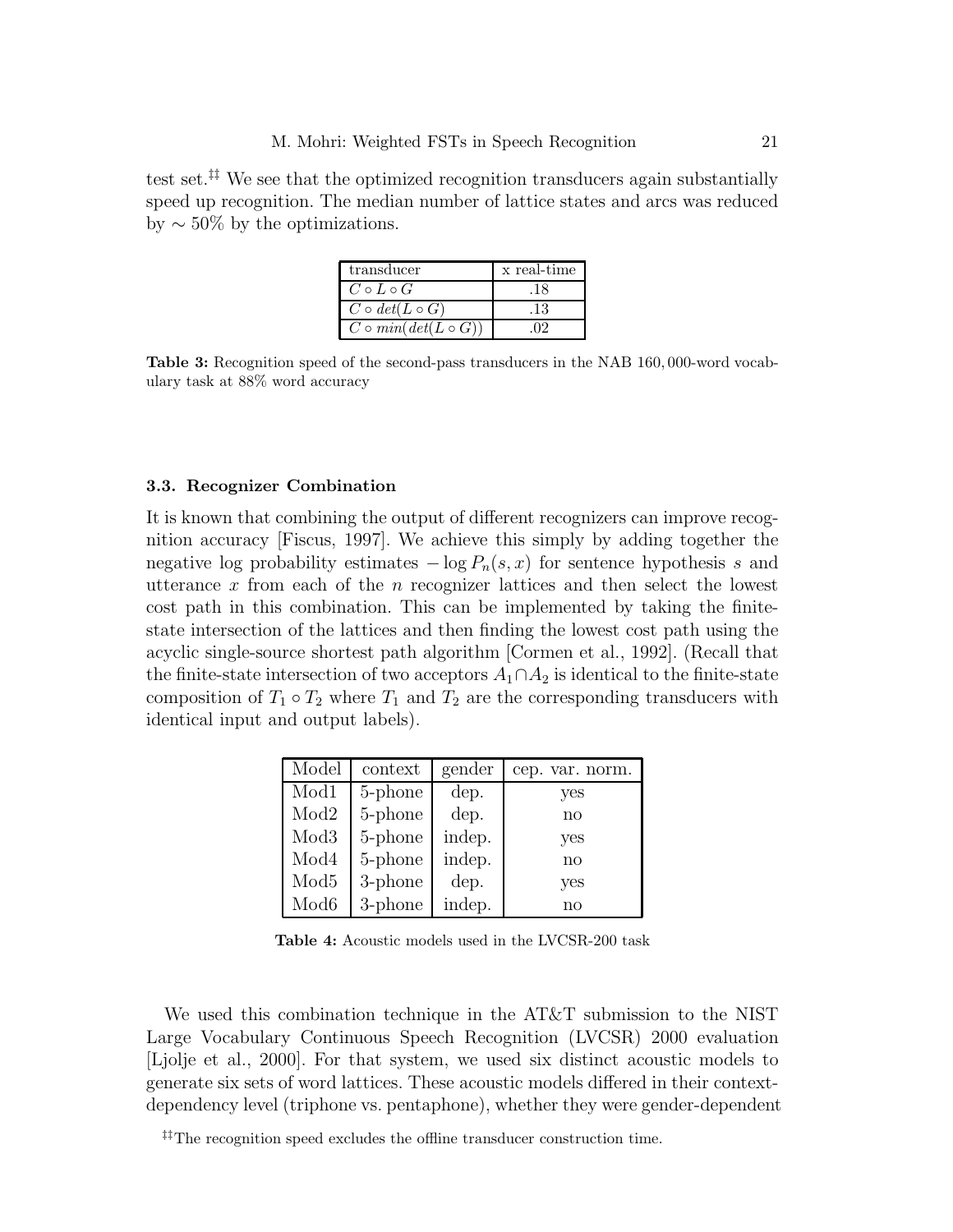| Word Error Rate $(\%)$                               |        |                 |      |      |      |      |  |
|------------------------------------------------------|--------|-----------------|------|------|------|------|--|
| Model/pass   Mod1   Mod2   Mod3   Mod4   Mod5   Mod6 |        |                 |      |      |      |      |  |
| -MLLR.                                               | $30.3$ | $30.2$   $30.8$ |      | 30.7 | 31.4 | 32.6 |  |
| Combined                                             | 30.3   | 29.6            | 28.9 | 28.8 | 28.7 | 28.6 |  |

Table 5: Word error rate on LVCSR-2000 task before and after model combination

and whether they were cepstral variance normalized, as specified in Table 4. All these models were MLLR-adapted. The system used a 40,000 word vocabulary and a 6-gram language model. Table 5 shows the word error rate on the LVCSR Eval '00 test set using each of these models. Also shown are the word error rates after the finite-state intersection of the lattices for the first  $n$  acoustic models, where  $n = 2$  through 6.<sup>†</sup> As we can see, the six-fold model combination gives an absolute 1.6% word error rate reduction over the best single model.

# 4. Conclusion

We gave a brief overview of several weighted finite-state transducer algorithms and their application to speech recognition. The algorithms we described are very general. Similar techniques can be used in various other areas of speech processing such as speech synthesis [Sproat, 1997, Beutnagel et al., 1999], in other areas of language technology such as information extraction and phonological and morphological analysis [Kaplan and Kay, 1994, Karttunen, 1995], in optical character recognition, in biological sequence analysis and other pattern matching and string processing applications [Crochemore and Rytter, 1994], and in image processing [Culik II and Kari, 1997], just to mention some of the most active application areas.

# 5. Acknowledgments

We thank Andrej Ljolje for providing the acoustic models and Don Hindle and Richard Sproat for providing the language models used in our experiments.

# References

Alfred V. Aho, John E. Hopcroft, and Jeffrey D. Ullman. The design and analysis of computer algorithms. Addison Wesley, Reading, MA, 1974.

Alfred V. Aho, Ravi Sethi, and Jeffrey D. Ullman. Compilers, Principles, Techniques and Tools. Addison Wesley, Reading, MA, 1986.

† If a particular lattice used in the intersection gives an empty result (no paths in common), that acoustic model's lattice is skipped for that utterance.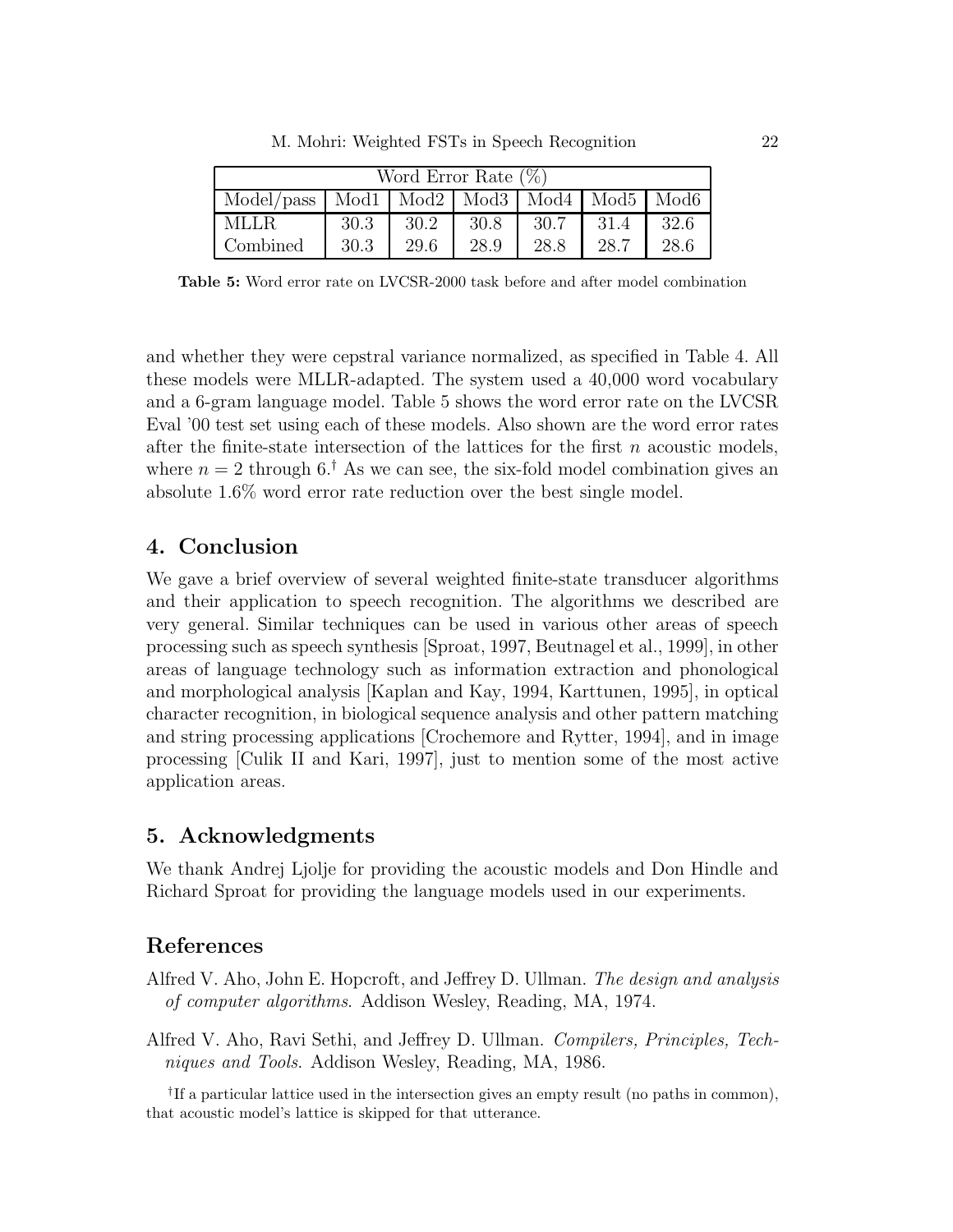- Jean Berstel and Christophe Reutenauer. Rational Series and Their Languages. Springer-Verlag, Berlin-New York, 1988.
- Mark Beutnagel, Mehryar Mohri, and Michael Riley. Rapid Unit Selection from a Large Speech Corpus for Concatenative Speech Synthesis. In Proceedings of the 6th European Conference on Speech Communication and Technology (Eurospeech '99), Budapest, Hungary, 1999.
- J. W. Carlyle and Azaria Paz. Realizations by Stochastic Finite Automaton. Journal of Computer and System Sciences, 5:26–40, 1971.
- Thomas Cormen, Charles Leiserson, and Ronald Rivest. Introduction to Algorithms. The MIT Press, Cambridge, MA, 1992.
- Maxime Crochemore and Wojciech Rytter. Text Algorithms. Oxford University Press, 1994.
- Karel Culik II and Jarkko Kari. Digital Images and Formal Languages. In Grzegorz Rozenberg and Arto Salomaa, editors, Handbook of Formal Languages, pages 599–616. Springer, 1997.
- J. Fiscus. Post-Processing System to Yield Reduced Word Error Rates: Recognizer Output Voting Error Reduction (ROVER). In *Proceedings of the 1997* IEEE ASRU Workshop, pages 347–354, Santa Barbara, CA, 1997.
- John E. Hopcroft and Jeffrey D. Ullman. Introduction to Automata Theory, Languages, and Computation. Addison Wesley, Reading, MA, 1979.
- Ronald M. Kaplan and Martin Kay. Regular Models of Phonological Rule Systems. Computational Linguistics, 20(3), 1994.
- Lauri Karttunen. The Replace Operator. In  $33^{rd}$  Meeting of the Association for Computational Linguistics (ACL 95), Proceedings of the Conference, MIT, Cambridge, Massachussetts. ACL, 1995.
- Werner Kuich and Arto Salomaa. Semirings, Automata, Languages. Number 5 in EATCS Monographs on Theoretical Computer Science. Springer-Verlag, Berlin, Germany, 1986.
- C. Leggetter and Phil Woodland. Maximum Likelihood Linear Regession for Speaker Adaptation of Continuous Density HMMs. Computer Speech and Language, 9(2):171–186, 1995.
- Andre Ljolje, Donald Hindle, Michael Riley, and Richard Sproat. The AT&T LVCSR-2000 System. In Proceedings of the NIST Large Vocabulary Conversational Speech Recognition Workshop, College Park, Maryland, 2000.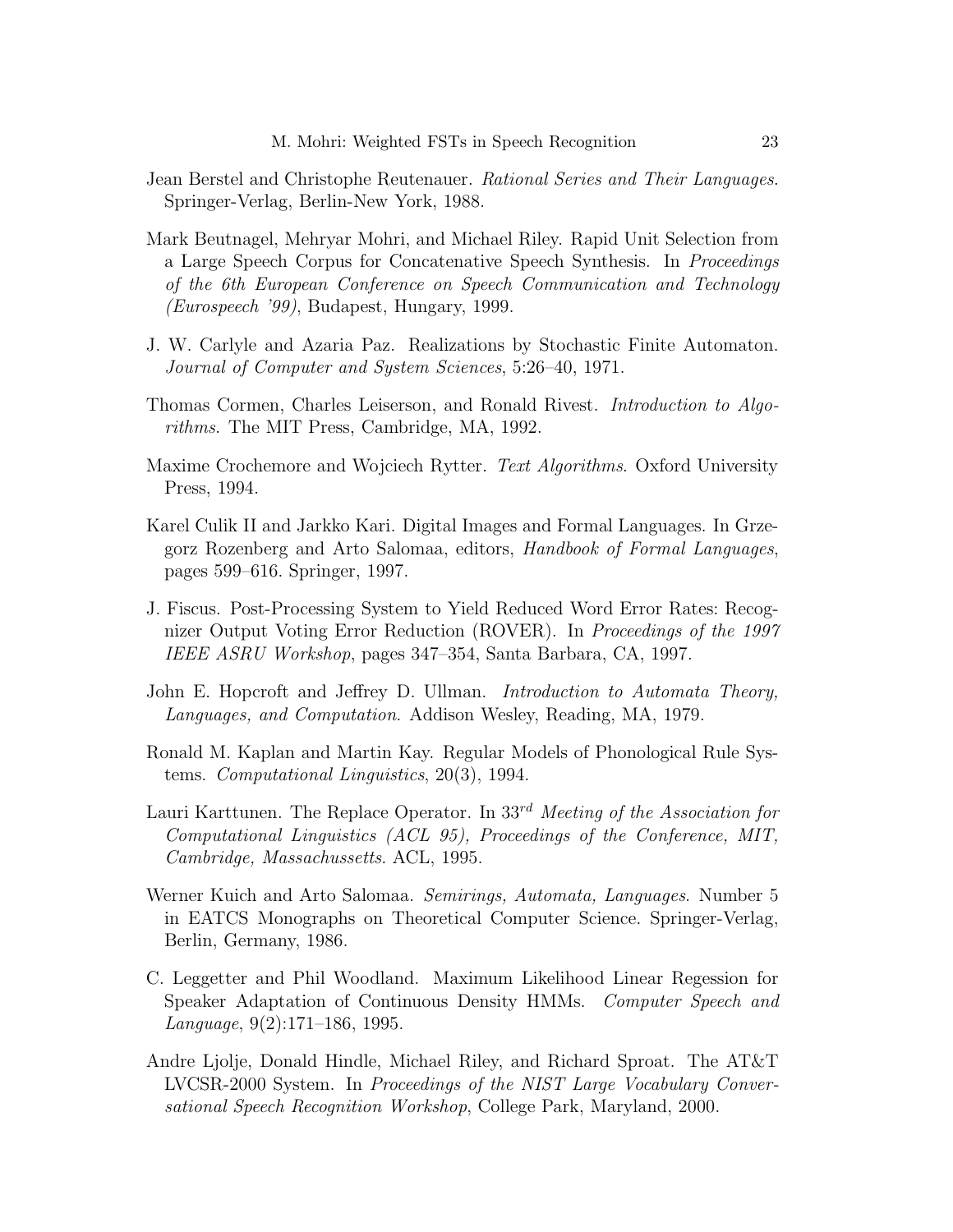- Andrej Ljolje, Fernando Pereira, and Michael Riley. Efficient General Lattice Generation and Rescoring. In *Proceedings of the European Conference on* Speech Communication and Technology (Eurospeech '99), Budapest, Hungary, 1999.
- M. Mohri and F.C.N. Pereira. Dynamic Compilation of Weighted Context-Free Grammars. In 36th Annual Meeting of the ACL and 17th International Conference on Computational Linguistics, volume 2, pages 891–897, 1998.
- Mehryar Mohri. On some Applications of Finite-State Automata Theory to Natural Language Processing. Journal of Natural Language Engineering, 2: 1–20, 1996.
- Mehryar Mohri. Finite-State Transducers in Language and Speech Processing. Computational Linguistics, 23(2), 1997.
- Mehryar Mohri. General Algebraic Frameworks and Algorithms for Shortest-Distance Problem. Technical Memorandum 981210-10TM, AT&T Labs - Research, 62 pages, 1998.
- Mehryar Mohri and Mark-Jan Nederhof. Regular Approximation of Context-Free Grammars through Transformation. In Jean claude Junqua and Gertjan van Noord, editors, Robustness in Language and Speech Technology, pages 153–163. Kluwer Academic Publishers, The Netherlands, 2001.
- Mehryar Mohri, Fernando Pereira, and Michael Riley. Weighted Automata in Text and Speech Processing. In ECAI-96 Workshop, Budapest, Hungary. ECAI, 1996.
- Mehryar Mohri, Fernando Pereira, and Michael Riley. General-purpose Finite-State Machine Software Tools. http://www.research.att.com/sw/tools/fsm, AT&T Labs – Research, 1997.
- Mehryar Mohri, Fernando Pereira, and Michael Riley. The Design Principles of a Weighted Finite-State Transducer Library. Theoretical Computer Science, 231:17–32, January 2000.
- Mehryar Mohri and Michael Riley. Network Optimizations for Large Vocabulary Speech Recognition. *Speech Communication*, 25(3), 1998.
- Mehryar Mohri and Michael Riley. Integrated Context-Dependent Networks in Very Large Vocabulary Speech Recognition. In Proceedings of the 6th European Conference on Speech Communication and Technology (Eurospeech '99), Budapest, Hungary, 1999.
- Mehryar Mohri and Michael Riley. A Weight Pushing Algorithm for Large Vocabulary Speech Recognition. In Proceedings of the 7th European Conference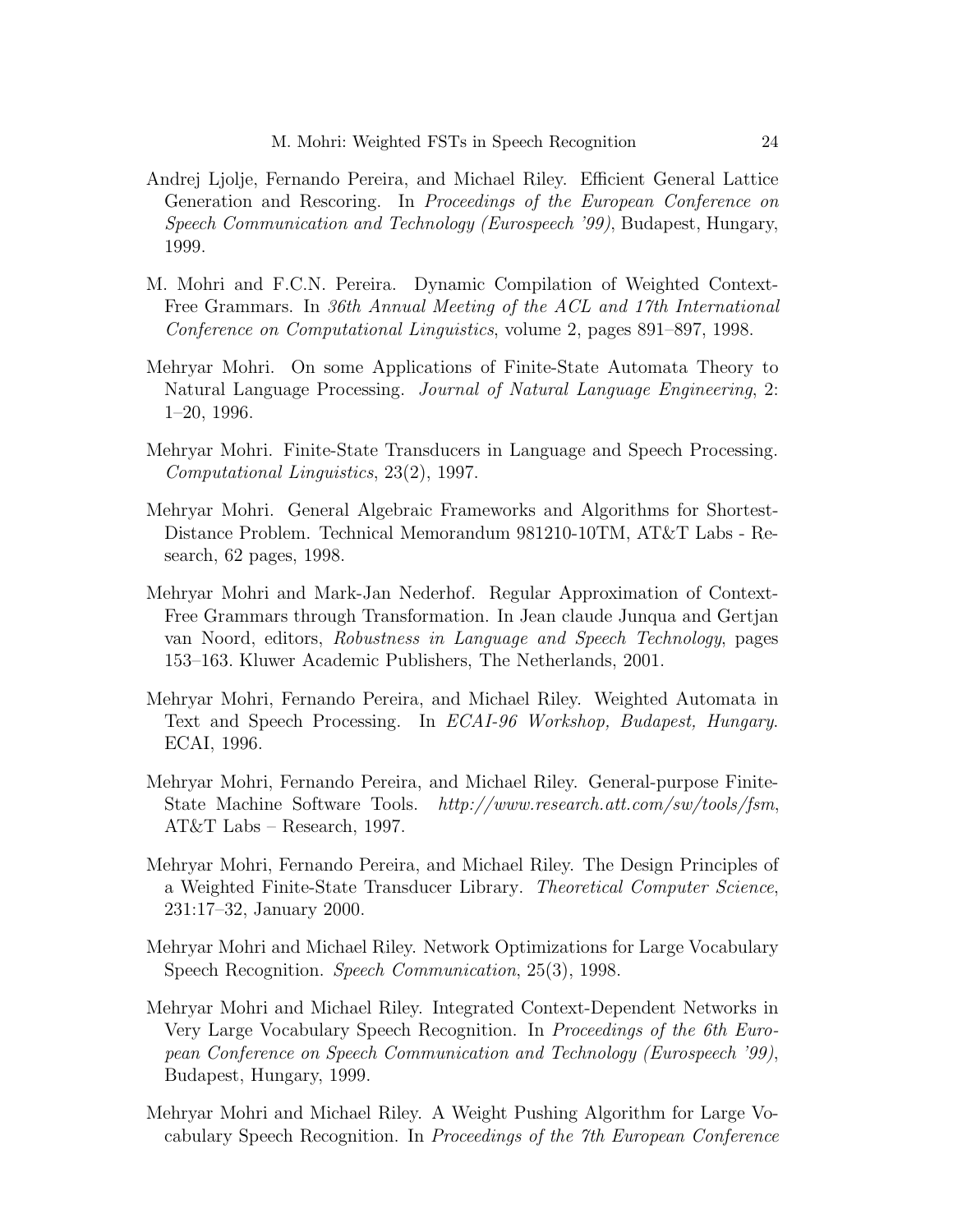on Speech Communication and Technology (Eurospeech '01), Aalborg, Denmark, September 2001a.

- Mehryar Mohri and Michael Riley. DCD Library Speech Recognition Decoder Library. http://www.research.att.com/sw/tools/dcd, AT&T Labs – Research, 2001b.
- Mehryar Mohri, Michael Riley, Don Hindle, Andrej Ljolje, and Fernando Pereira. Full Expansion of Context-Dependent Networks in Large Vocabulary Speech Recognition. In Proceedings of the International Conference on Acoustics, Speech, and Signal Processing (ICASSP '98), Seattle, Washington, 1998.
- Mehryar Mohri and Richard Sproat. An Efficient Compiler for Weighted Rewrite Rules. In 34th Meeting of the Association for Computational Linguistics (ACL '96), Proceedings of the Conference, Santa Cruz, California. ACL, 1996.
- Mark-Jan Nederhof. Practical Experiments with Regular Approximation of Context-free Languages. Computational Linguistics, 26(1), 2000.
- S. Ortmanns, Hermann Ney, and A. Eiden. Language-Model Look-Ahead for Large Vocabulary Speech Recognition. In Proceedings of the International Conference on Spoken Language Processing (ICSLP'96), pages 2095–2098. University of Delaware and Alfred I. duPont Institute, 1996.
- Fernando Pereira and Michael Riley. Finite State Language Processing, chapter Speech Recognition by Composition of Weighted Finite Automata. The MIT Press, 1997.
- Fernando Pereira and Rebecca Wright. Finite-State Approximation of Phrase-Structure Grammars. In E. Roche and Y. Schabes, editors, Finite-State Language Processing, pages 149–173. MIT Press, 1997.
- Dominique Revuz. Minimisation of Acyclic Deterministic Automata in Linear Time. Theoretical Computer Science, 92:181–189, 1992.
- Michael Riley, William Byrne, Michael Finke, Sanjeev Khudanpur, Andrej Ljolje, John McDonough, Harriet Nock, Murat Saraclar, Charles Wooters, and George Zavaliagkos. Stochastic pronunciation modelling form hand-labelled phonetic corpora. Speech Communication, 29:209–224, 1999.
- Michael Riley, Fernando Pereira, and Mehryar Mohri. Transducer Composition for Context-Dependent Network Expansion. In Proceedings of Eurospeech'97. Rhodes, Greece, 1997.
- Arto Salomaa and Matti Soittola. Automata-Theoretic Aspects of Formal Power Series. Springer-Verlag, New York, 1978.